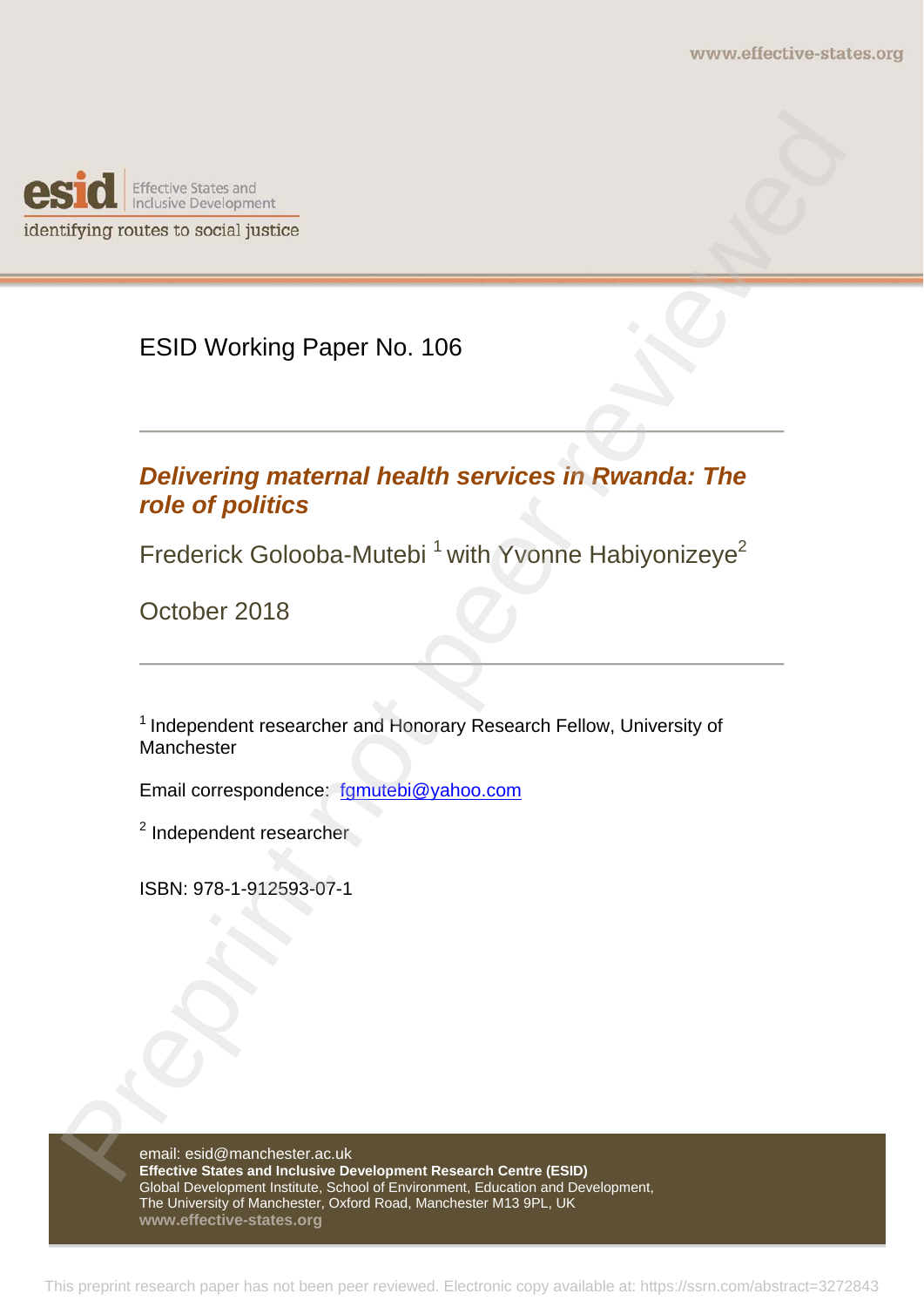## **Abstract**

Studies examining the impact of different kinds of organisational and institutional reform on service delivery in the health sector in developing countries highlight and explain advances, strengths, weaknesses, shortcomings and failures in delivery. They rarely explore directly the role of the prevailing political arrangements in individual countries, specifically how politics is organised and practised, in influencing approaches to, and the nature and quality of, service delivery. This paper seeks to contribute towards filling the gap. It explores the extent to which the operation of Rwanda's political system in the light of the prevailing political settlement shapes service delivery and outcomes in the health sector. A political settlement begets specific rules of the game and incentives, constraints, opportunities and risks in its own context. All things being equal, in Rwanda's dominant party/dominant leader political settlement, the short- to medium-term prospects of the current government losing power to opposition rivals are slim. Consequently, there is no pressure on the government to deliver on popular expectations or suffer electoral defeat. In the face of marked achievements in recent times, therefore, the paper explores the possible influences on service delivery in post-genocide Rwanda. It argues that the nature of political organisation and how politics works are decisive. **Abstract**<br>Sindset and<br>Sindset examining the impact of different kinds of organisational and institutional<br>reform in serion delivery in the health exero in developing countries highlight and<br>organism advances, strengths, w

**Keywords:** Rwanda, RPF, politics, political settlement, service delivery, maternal health, decentralisation, local government

Golooba-Mutebi, F. with Habiyonizeye, Y. (2018) Delivering maternal health services in Rwanda: The role of politics. ESID Working Paper No. 106. Manchester, UK: The University of Manchester. Available at www.effective-states.org

This document is an output from a project funded by UK Aid from the UK government for the benefit of developing countries. However, the views expressed and information contained in it are not necessarily those of, or endorsed by the UK government, which can accept no responsibility for such views or information or for any reliance placed on them.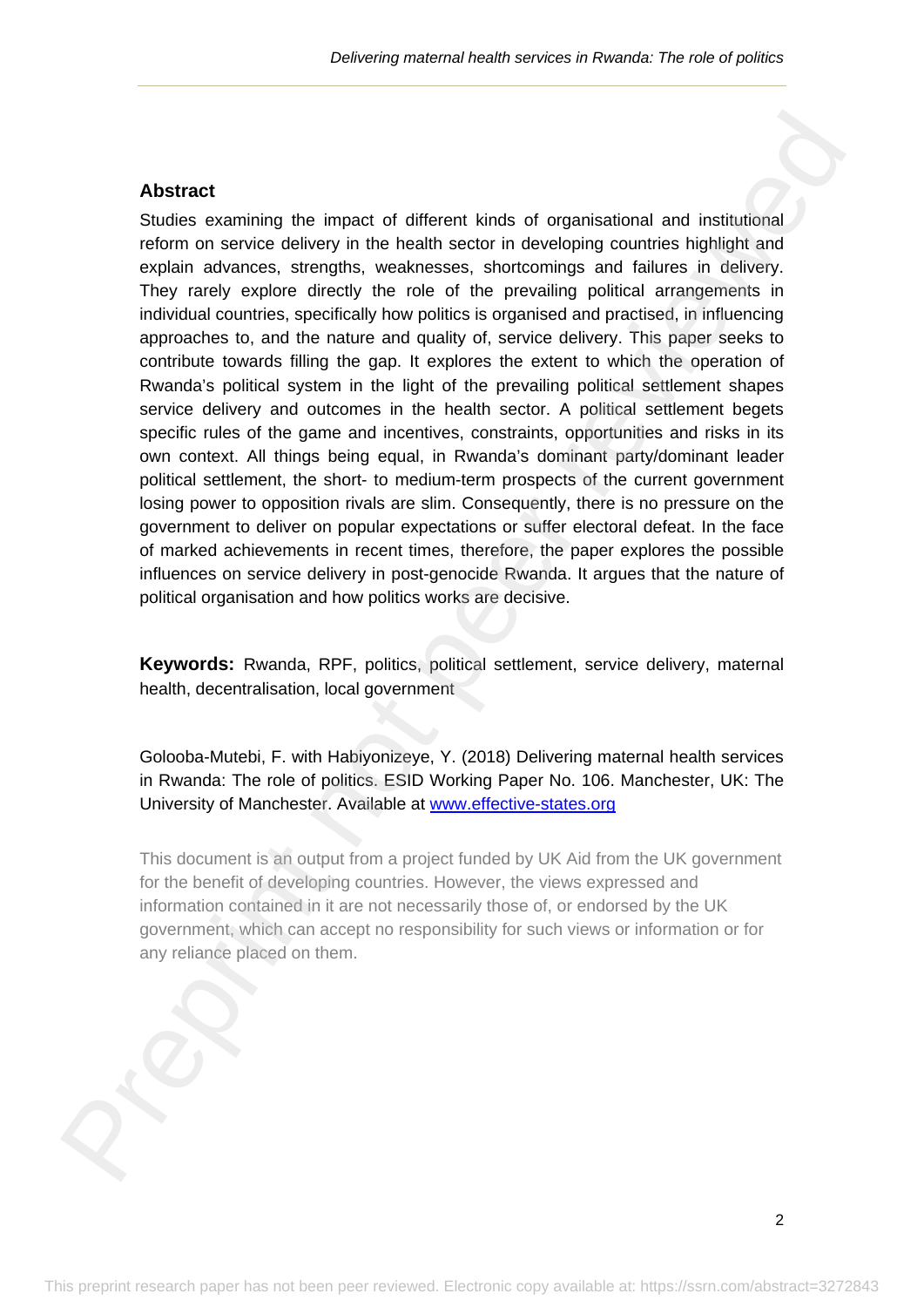#### **Introduction**

Rwanda's health sector has made marked achievements since the Rwandese Patriotic Front (RPF) took over the government in 1994. Some of the more striking gains have been in maternal health. The achievements are the more remarkable when examined against the context of failure or slow change in other developing countries, including Rwanda's neighbours that face more or less similar constraints (Jaffre and de Sardan, 2003; Turshen, 1999). There are several reasons why the health sectors of developing countries perform badly. Preventive health is an area of particular weakness. Household-level studies show that creating awareness through information dissemination about the causes of illness significantly reduces the incidence of ill health (Langwick, 2011; Foley, 2010).

For pregnant women and women of childbearing age generally, this is crucially important. It contributes to a reduction in maternal mortality that stems for the most part from otherwise preventable causes, and to reduction in fertility rates. The causes of maternal and child mortality are well known. Most are preventable or manageable. Direct causes include, among others, obstructed labour and excessive bleeding. Expectant women usually die as a result of delayed access to timely, adequate and appropriate interventions. Delays may stem from factors linked to the supply side of provision, such as health workers absenting themselves from work or starting work late and stopping earlier than officially stipulated (Neema, 1994; Leliveld et al., 2010).

Often, however, delays are related to choices made and actions taken by potential victims, including slow decision-making regarding seeking care, and identifying and going to medical facilities. To a large extent, delay in seeking professional or appropriate interventions is the result of poverty and entrenched beliefs about what is and is not suitable care for specific conditions. The power of misguided beliefs results from lack of information. Awareness creation through information dissemination is therefore a critical aspect of service provision. When neglected, it leads to inadequate overall response to the health needs of the bulk of the population. Other aspects of failure or weakness include poor delivery of important elements of healthcare, such as infrastructure, trained and skilled personnel, and essential medicines and supplies. Accountability is often a key deficit in most developing country contexts (Golooba-Mutebi and Bukenya, 2014; Booth and Cammack, 2013). **Introduction**<br>Rwandship heatits heating marked and marked and<br>Herements since the Rwandship Preprint not performed in 1994. Some of the more striking<br>plans have been in marked health. The adviserements are the more semant

This paper examines the provision of maternal health services in rural Rwanda. It describes how delivery happens and the actors involved, directly and indirectly. It shows that there is a strong relationship between the quality of delivery and the degree to which the healthcare system is rule-bound; the degree of vertical and horizontal coordination among the different actors; whether users receive the information they need; whether potential users receive appropriate incentives for seeking the necessary care, and that all this and the uptake of preventive and curative services is heavily influenced by politics.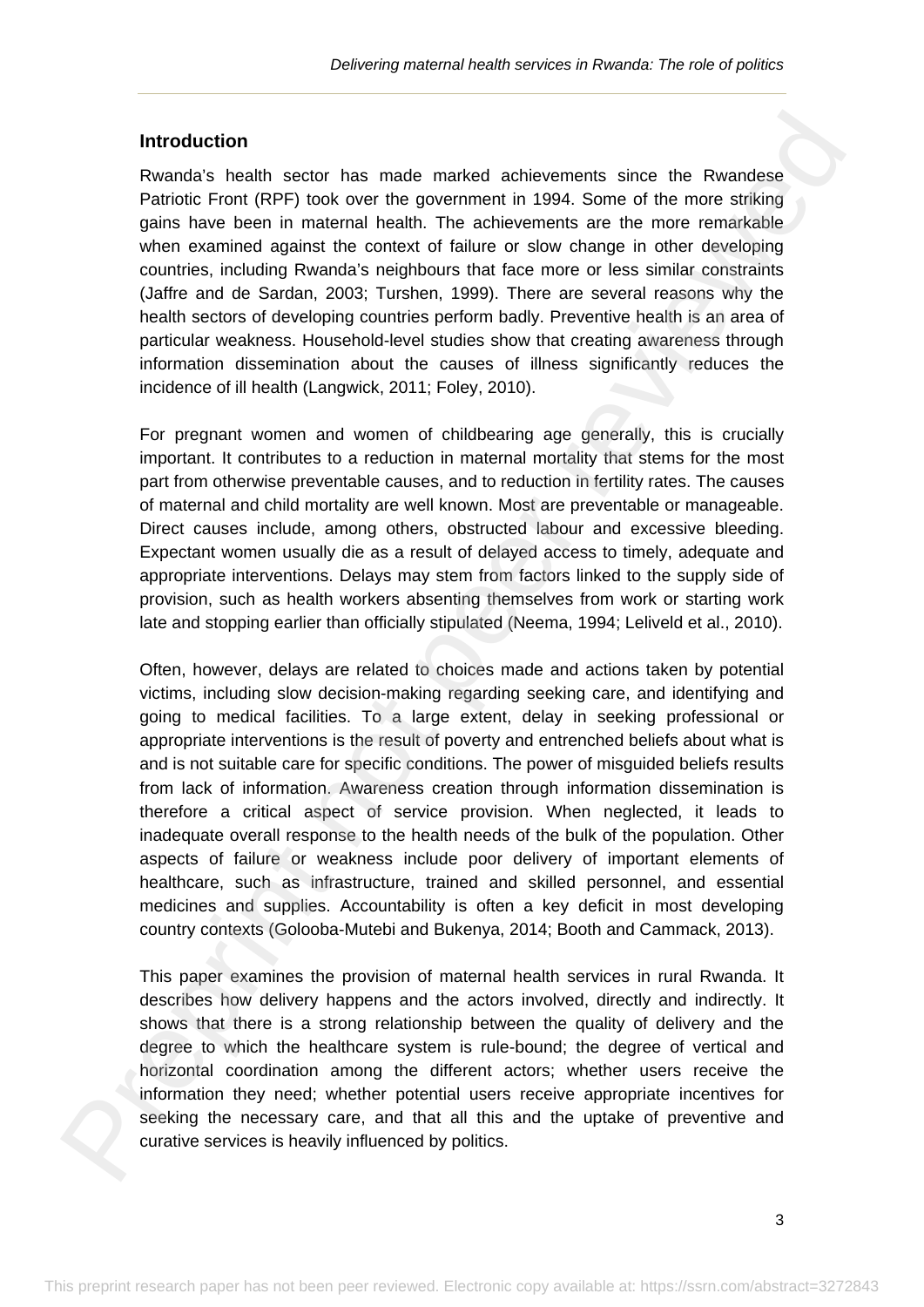## **Conceptual framework**

 

The main argument of this paper is that politics is as central to creating conditions that ensure good or poor service delivery as it is to preventing their emergence. To demonstrate this, the paper looks at the evolution of politics in Rwanda since the end of colonial rule. It highlights the origins of drivers of instability and elite fragmentation and the relationship between them and successive political settlements, and their impact on governance and the pursuit of development. Political settlements are 'the balance or distribution of power between contending social groups and social classes, on which any state is based' (di John and Putzel 2009: 4). The paper concurs that the kind of political settlement arrived at by the most powerful groups in a society (Khan, 2010; North et al., 2009) determines whether peace and stability will prevail and endure, and shapes the commitment and capacity of governments to deliver services and, more broadly, development. Conceptual framework of this paper is that politics is ac control to coasing occidisms. The main argument of this paper is that politics is ac control to the mangement of the main argument of the conceptual framework of c

Parks and Cole (2010) contend that stable political settlements or coalitions of powerful groups that bring together key political actors and that are held together by the alignment of interests produce robust political systems that can ensure long-term peace and stability. Conversely, political settlements from which powerful groups that can mount a credible violent challenge or threat to the status quo are excluded remain fragile and do not last. Nonetheless, political settlements are not static, oneoff events, but dynamic 'rolling agreements' among political actors, 'constantly adapting, being contested, and renegotiated', and 'primary in determining the success or failure of state-building and peace-building efforts' (Parks and Cole, 2010: viii). Also, political settlements are located within and closely shaped by the globalised context in which national and transnational actors, institutions, processes and ideas, including international aid, interact (Hickey, 2012).

The paper builds on Levy (2014), who identifies different types of political settlement and defines them according to their character and the degree of their institutional and organisational complexity (ibid: 4). Character refers to how political power is organised, whether according to the dominant-party or dominant-ruler logic or a more competitive logic. According to the typology, the dominant party/ruler variant concentrates power in the party or leader. Meanwhile under competitive clientelism 'political settlements are anchored in a "truce" in which competing forces agree on peaceful rules for political competition' (ibid: 6).

Rwanda's current political settlement is clearly of the dominant type, even though the RPF, which is by far the strongest party, has made a constitutional commitment to formally share power with a handful of very weak alternative parties. Indeed, this expansion of the ruling coalition arguably augments the country's stability and enriches its policymaking (Golooba-Mutebi and Booth, 2013).<sup>1</sup> It is also important to pay attention to the background, including pre-genocide politics, and contextual

 $<sup>1</sup>$  Khan labels all such settlements as 'dominant party' (Khan, 2010) but, given the</sup> idiosyncracies of the RPF's relationship with the other parties, this description is not quite accurate.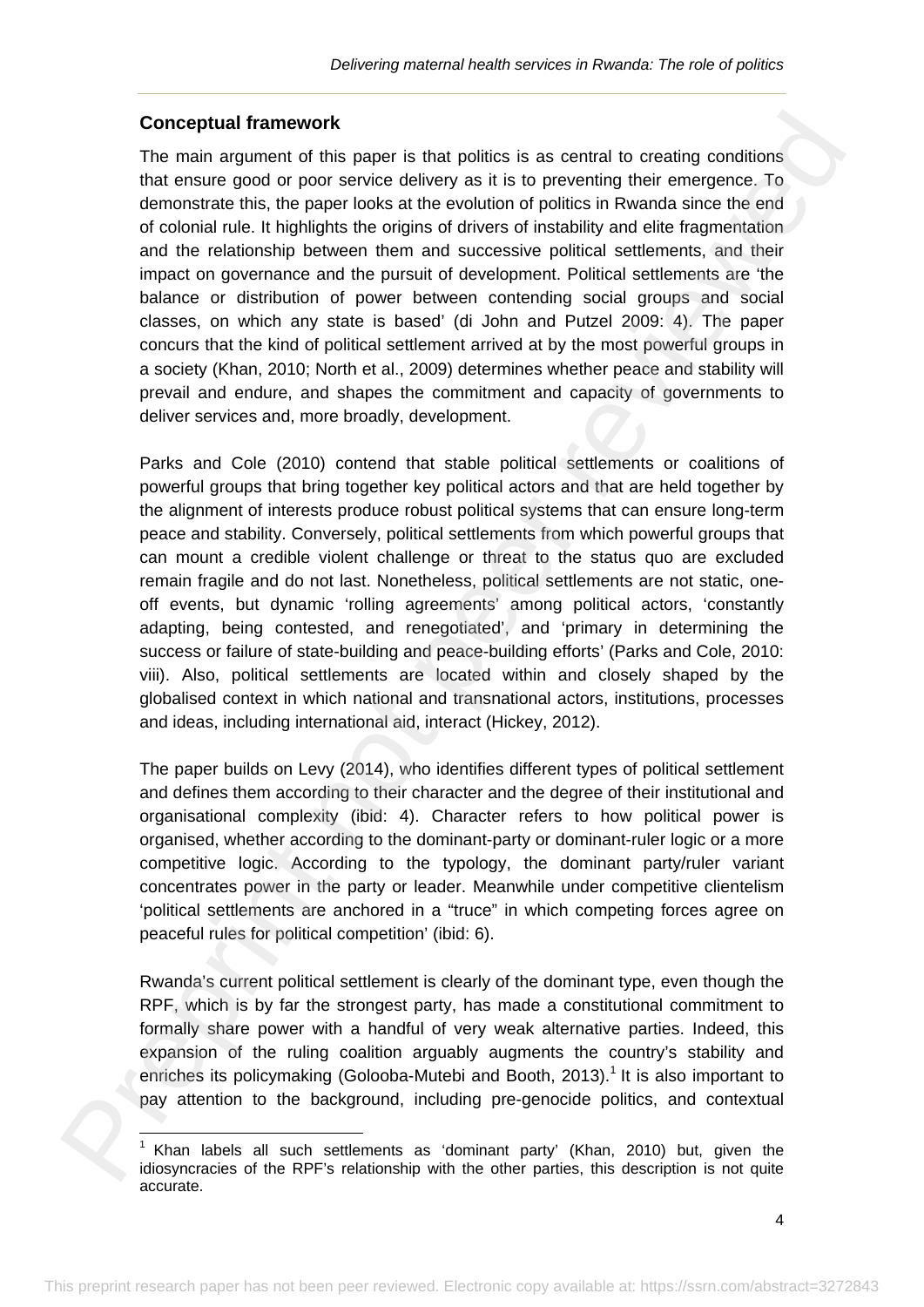factors that begot the current political settlement. They highlight the motivations behind its emergence and evolution in ways that have shaped relations and institutions that are conducive to delivering high quality services (Booth and Golooba-Mutebi, 2012a; Booth and Golooba-Mutebi, 2012b).

# **The pre-genocide political settlements**

After it became independent in 1962, Rwanda quickly became what Strauss (2006: 182) has referred to as a 'one-party racial dictatorship', in which the Tutsi elite were excluded from politics. The immediate post-colonial political settlement was built around ethnic solidarity within the Hutu majority that felt entitled to political dominance due to its demographic dominance. Before that, Rwandan society had experienced stresses that had accentuated old divisions and begot new ones between the Hutu and Tutsi (Prunier, 1997). The hasty introduction of competitive, adversarial, winner-takes-all, multi-party politics had literally ruled out stability, by spilling inter-elite animosity into the rest of society. The transformation of ethnicity into a political weapon (Strauss, 2006) begot mass violence targeting Tutsi and their moderate Hutu allies. The violence, which had started on the eve of independence in late 1959, continued to occur until 1973, by which time it had forced large numbers to flee the country (Strauss, 2006). Formerly a Tutsi-dominated monarchy, post-colonial Rwanda quickly evolved into a Hutu ethnocracy.

Whilst his rhetoric indicated a desire to build his power base on the 'Hutu nation', in reality the first post-colonial president, Gregoire Kayibanda, conferred privilege on fellow southern Hutu and pushed northern Hutu to the margins. He banned other political parties, leaving only his MDR-PARMEHUTU. In so doing, he turned Rwanda into a one-party state. He did not last. In 1973, northern-Hutu military officers deposed him and liquidated many of his southern Hutu political allies. His successor, Major-General Juvenal Habyarimana, eventually founded his own party, the National Revolutionary Movement for Development (MRND).<sup>2</sup> With that, he maintained oneparty rule under dual party and army control (Rusatira, 2005). Habyarimana's idea of inclusiveness consisted of compulsory membership of the ruling party. In the meantime, he accumulated power as holder of numerous formal positions: MRND's founder president, president of its Central Committee, prime minister, army chief of staff, minister of defence, and president of the High Judicial Council (Nkunzumwami, 1996). In 1981, the National Council for Development,  $3$  an organ of the MRND, replaced the National Assembly. factors that hegoel the current political settlement. They highlight the molutaions in the studient of the studient of the studient of the studient of the studient of the studient of the studient of the studient of the stu

Habyarimana presided over a peaceful and stable country for well over a decade. Before 1990, the government neither instigated nor condoned the mass killing of civilians, Tutsi or Hutu (Strauss, 2006), and during that time, Rwanda was a dynamic high-growth economy (Uvin, 1997). Nonetheless, what seemed like a departure from exclusion and marginalisation belied strong undercurrents of continuity, as the new political settlement contained elements of the old one. It was also built around Hutu

 2 Mouvement Révolutionnaire National pour le Développement (MRND).

<sup>&</sup>lt;sup>3</sup> Conseil National de Développement (CND).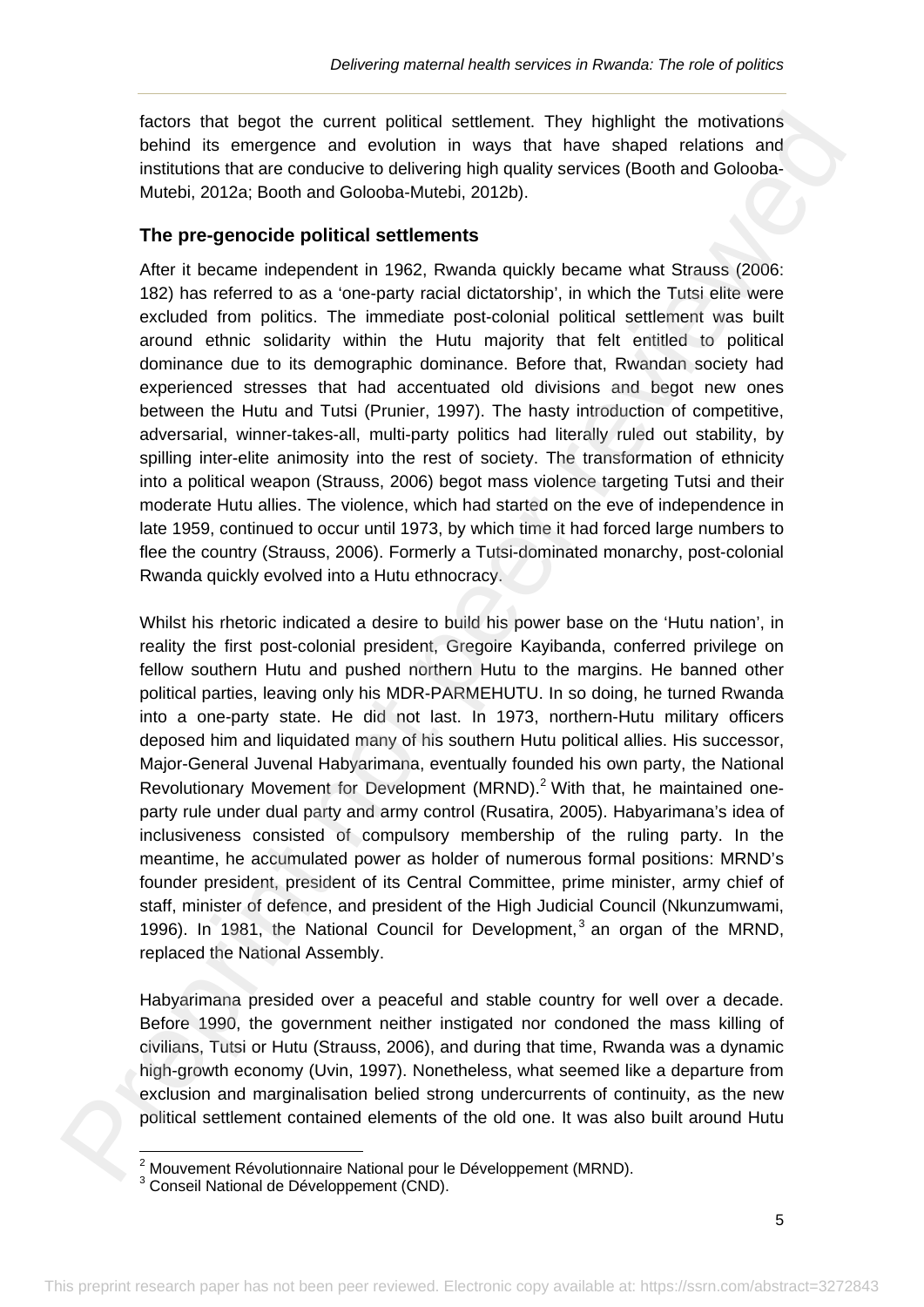pre-eminence within a dominant-party dispensation, under which discrimination became a tool for promoting ethnic and geographical equity. In reality, however, the quotas established to ensure group representation became a mere formality, masking overwhelming Hutu dominance.<sup>4</sup> Perhaps most significant was the decision not to allow exiles who had fled the violence to return home.

And like Kayibanda before him, Habyarimana promoted regional hegemony, elevating fellow northern Hutu and marginalising southerners. By the mid-1980s, almost the entire leaderships of the army and security agencies were from the North. People from Gisenyi Prefecture, his wife Agathe Kanziga's birthplace, and from his own birthplace, Ruhengeri Prefecture, were over-represented in the leaderships of public enterprises and dominated access to scholarships to study abroad (Reyntjens, 1994). Meanwhile for the Tutsi, possibilities for employment in the army, forces of law and order, and in much of the public sector remained severely restricted. And, as with Kayibanda, Habyarimana's regional bias begot active opposition within the Hutu community. By responding aggressively to this restiveness (Gakusi and Mouzer, 2010), the government left violence as the only option that its opponents could use in their pursuit of power.<sup>5</sup> pre-eminence within a dominanty and presentation, unifor which distribution for the presentation of the presentation of the presentation because the presentation because the presentation because the presentation because th

Nonetheless, authoritarianism aside<sup>6</sup> and despite being landlocked and resourcepoor, under Habyarimana Rwanda had a well-managed economy with a strong development track record.<sup>7</sup> By 1986, for example, agriculture accounted for only 48 percent of GDP, down from 80 percent in 1962. The service sector had grown from 8 percent to 21 percent, and manufacturing from 12 percent to 31 percent. Meanwhile school enrolment had grown to 61.8 percent in 1986, up from 49.5 percent in 1978.<sup>8</sup> Before the mid-1980s, external debt was considerably lower than the average elsewhere in Africa (28 percent of GNP in 1987).<sup>9</sup>

All this, however, masked brewing crises in the economy and the political arena. By the late 1980s, the economy was ailing because of the collapse of coffee prices. Dependence on foreign aid grew from less than 5 percent in 1973 to 11 percent in 1986 and 22 percent in 1991.<sup>10</sup> On the political front, at home disenchantment at the MRND's prolonged political monopoly continued to grow, as did alienation by political repression, exclusion and corruption. To prevent or stop agitation for change, the government became more repressive. It led to more turmoil and a drift towards political violence; Callamard, 2000; Adelman, 2000). By coincidence, this was the same period when, having failed to integrate fully in the societies to which they had

 $<sup>4</sup>$  All 143 mayors, the 10 heads of prefectures and 68 of the 70 parliamentarians were Hutu.</sup> Colonel Epimaque Ruhashya was the only senior Tutsi army officer. He had been promoted before Tutsis were barred from senior positions in the army. There was only one Tutsi in the government (Communauté Rwandaise de France, 1990: 25).<br>5 Interviews with conject BBE sodres, Desember 2012 and Jan

Interviews with senior RPF cadres, December 2012 and January 2013. Also Otunnu, 2000b. 6

<sup>&</sup>lt;sup>6</sup> Reyntjens (1994); Prunier (1997); also Uvin (1997).

 $7$  See, for example, Reyntjens (1994:35); also Prunier (1997).

<sup>8</sup> Prunier, ibid.:101.

<sup>&</sup>lt;sup>9</sup> Reyntjens, op.cit.:35.

<sup>&</sup>lt;sup>10</sup> Prunier, op.cit.:102.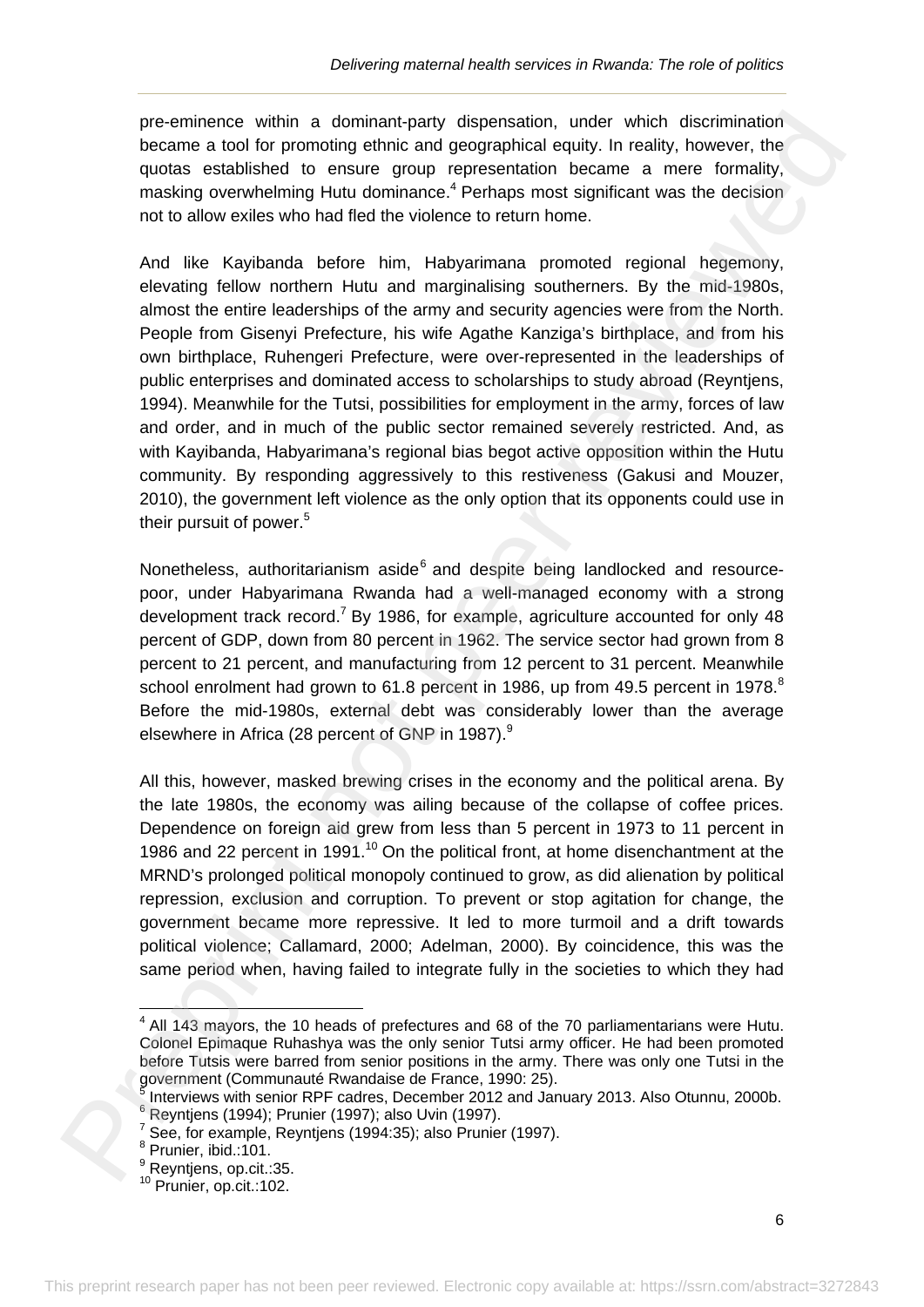fled in search of refuge, exiles were intensifying their efforts to ensure that they returned home,<sup>11</sup> efforts that had long been opposed by both the Kayibanda and Habyarima governments.

In the midst of the continuing stalemate, the exiles opted to force their way back into the country, at which point they founded the Rwanda Patriotic Front (RPF). Through the RPF they would challenge the prevailing political settlement in Rwanda and overturn it if necessary (Otunnu, 2000a; Prunier, 1997). On 1 October 1990, RPF's armed wing, the Rwanda Patriotic Army, took up arms and invaded the country from Uganda. The attack accentuated fear and suspicion between the Hutu and Tutsi communities inside the country, and prepared the ground for elite demagogues to incite anti-Tutsi violence. The violence culminated in the genocide against the Tutsi and, eventually, the RPF's seizure of power,  $12$  And so both the Kavibanda and Habyarimana governments support the contention by Parks and Cole (2010), that political settlements that exclude powerful potential adversaries who can mount an armed challenge stand little chance of enduring. field in esacth of retinge, eatles were intensifying their efforts to ensure that they are<br>from the matter of representation of the intensifying the efforts to ensure that they become<br>the county, at which point they founde

# **The post-1994 political settlement**

At the end of the war, it was widely believed that the Rwanda the RPF had inherited was destined to be a failed state. The state had collapsed and, with it, the economy. However, within a short time, the state had 're-affirmed itself vigorously'.<sup>13</sup> Over the last 24 years, significant progress has been made in a wide range of domains, among them, the health sector. What has enabled the government to achieve this success? This section examines the role of politics within the context of an RPF-led reconfiguration and re-ordering of the political system.

## **The new politics of consensus**

Upon seizing power, the RPF embarked on turning politics in Rwanda decisively away from its previously winner-takes-all orientation. In conformity with the externally brokered Arusha Accords, to which all the rival political forces had agreed, the RPF began by forming a multi-party government, bringing together different political groups. Only two parties, MRND and CDR, seen as bearing the greatest responsibility for planning and executing the genocide, were excluded through an outright ban.<sup>14</sup>

The 1993 Arusha Agreement envisaged a conventional multi-party system bearing the usual fiercely competitive and adversarial elements, complete with a conventional

 <sup>11</sup> See, for example, Muganwa (2012), also Gachuruzi (2000); Otunnu (2000b). Also interviews with former members of the Rwandan Diaspora in former Zaïre, Burundi, and Uganda (2005-06).

 $12$  For details of how the war and the internal crisis unfolded, both of which are beyond the scope of this paper, see, for example, Gourevitch (2000); de Forges (1999), Prunier (1997).

<sup>&</sup>lt;sup>13</sup> Reyntjens (2004.:209).<br><sup>14</sup> However, individual former members of the MRND who had not participated in planning or executing the genocide, or who were accused of involvement and then absolved by the Gacaca courts, were not excluded. Many took up important roles in the post-genocide government, some as members of the RPF.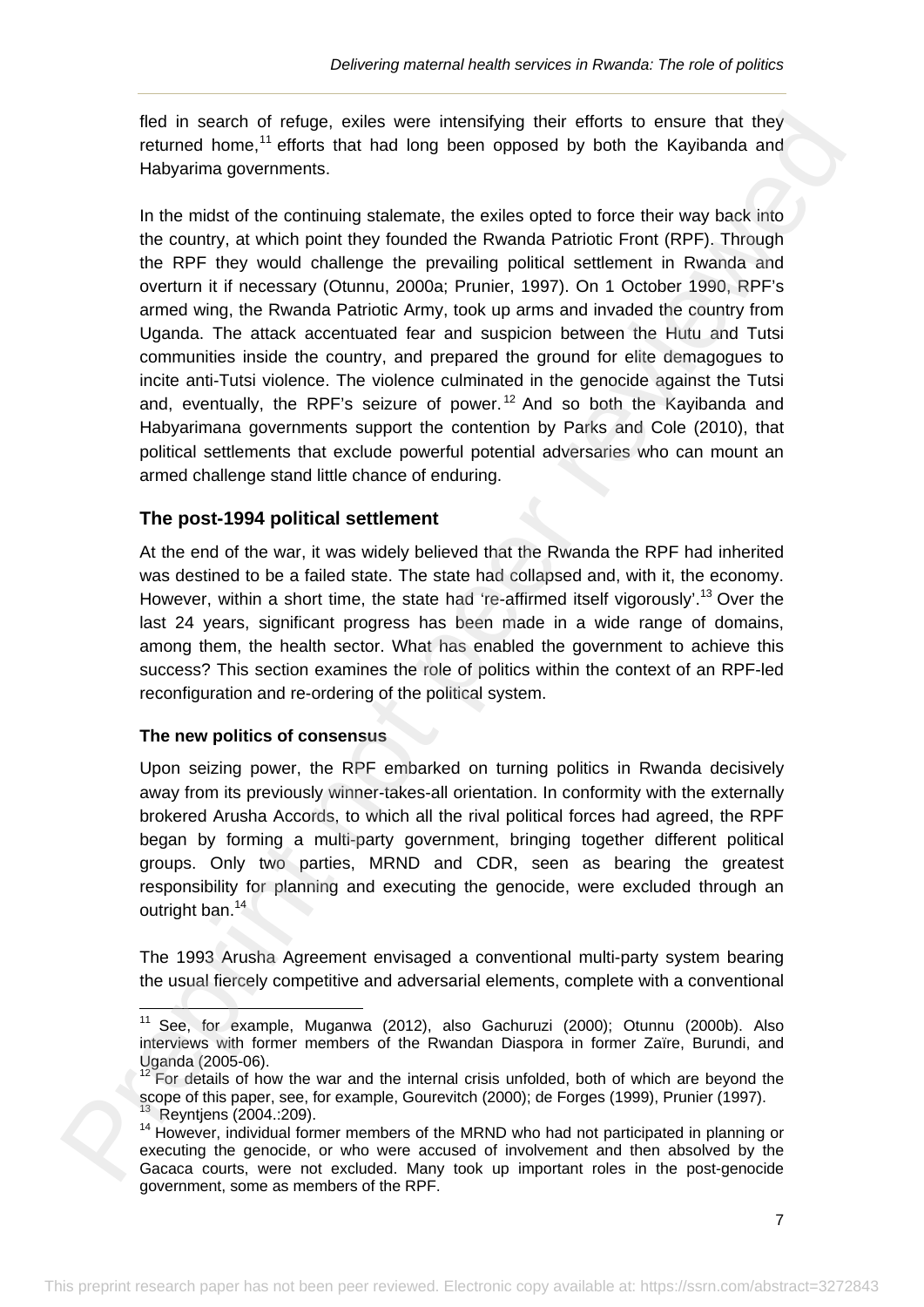opposition. If adopted, it would exclude groups that did not possess the capacity to win elections. However, driven by the history of political exclusion and its consequences, of which its membership had been victims for over three decades, the RPF, despite its overwhelming dominance as the only armed political organisation, brought their potential rivals and adversaries into the government, instead of excluding them.<sup>15</sup>

Political parties would continue to exist, albeit under a legal framework restricting their activities and preventing them from operating outside the capital city, Kigali, during a transitional period. The aim was to prevent disruptive adversarial contestation at a time when the country was still dealing with the fall-out from the precipitate return to multi-party politics in the late 1980s. These measures allowed the RPF the necessary space to lay the foundations of 'a new Rwanda' and to consolidate its authority. For the smaller parties, the government of national unity presented opportunities for playing key roles and acquiring experience in statecraft. Also significant was the rejection of the approaches that the Kayibanda and Haybarimana governments had adopted for promoting inclusion. Regionalism and ethnicity were no longer to serve as grounds for citizens making claims on the state. Citizenship would henceforth underpin the principle of equality of access to opportunity. The new approach was concretised through the abolition of the national identity card that bore ethnic labels. opposition. If adopted it would estudie groups that dul of outcoses the espacing to meer represent the same reviewed propose that dul on possess the espacing of the present of the same RPs. The consequences, of which its

It is worth pointing out that all this happened amidst challenges. Some of them became the basis of widespread criticism of the RPF-led government and its leadership by media, academia and human rights activists. Much of the critique has focused on violation of human rights, including freedom of association and speech; suppression of media freedoms; exclusionist practices, and opposition to democratisation (Reyntjens, 2013). A full examination and evaluation of the critique is beyond the scope of this paper. However, it largely disregards the ruling coalition's inclusive elements and the protracted negotiations that preceded its birth.

Claims of continued discrimination ought to be weighed against the government's cross-ethnic and cross-regional composition and the ever-shifting make-up of influential people within both the government and the RPF itself as a result of reshuffles, sackings and re-deployment. 16 True, changes in the government's composition represent episodes of falling out of favour for some officials from time to time. However, they also point to a fundamental change in the way things work in Rwanda. Unlike under Habyarimana, when members of the so-called akazu (inner circle) were untouchable, under the current government there are no sacred cows that can get away with wrongdoing because of their political or social status or connections.

 $15$  Long before the RPF captured power, it had established contact with several anti-MRND parties with similar aspirations to its own (interviews with the non-RPF party leaders since 2012).

<sup>&</sup>lt;sup>16</sup> These shifts are usually portrayed by critics as evidence of 'divisions within the RPF', which, some assert, point to its imminent collapse.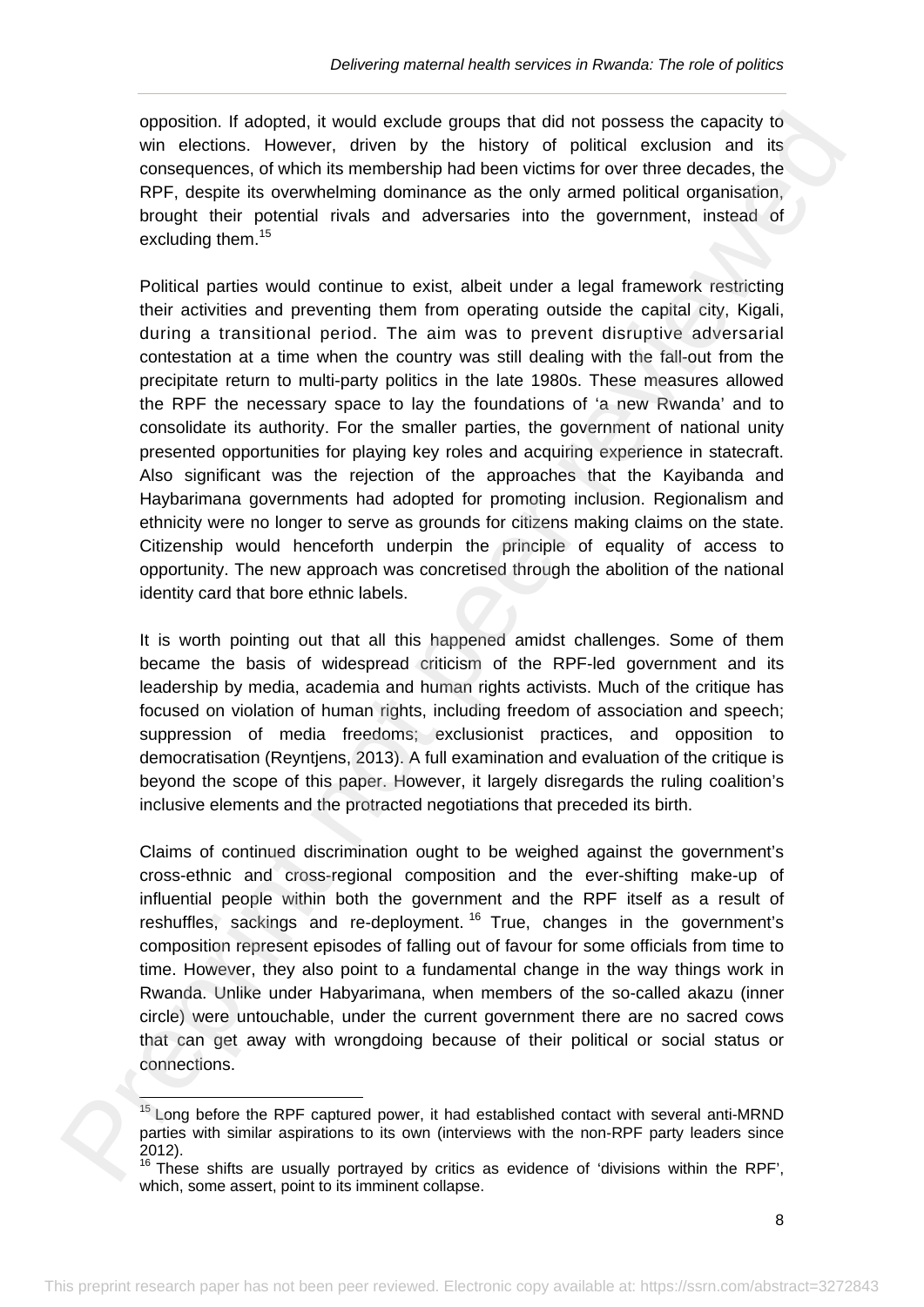The critique focusing on limits on free political expression, independent civil society and media freedom is hardly misplaced. However, it can be misleading in its broadbrush orientation. Close scrutiny of the limits imposed on some freedoms, such as freedom of speech, suggests that they can be best understood when properly contextualised. First, one has to bear in mind the roles they played in fomenting the genocide against the Tutsi. Second, one has to take into consideration the weeks of negotiations that begot the current political settlement and its emphasis on consensus-building and rejection of adversarial contestation (Golooba-Mutebi and Booth, 2013). An important principle, as explained by a senior official, is: 'if you fight us, we fight you back'. The official view regarding how civil society organisations and the government should relate to each other clearly underlines the government's aversion to contestation and preference for consensus building:

There are two debates on the role of civil society organisations in developing countries by international scholars. On one side, civil society is seen as a counter power to government and, on the other, civil society is seen as an effective partner in the service delivery and development process. Rwanda favours the latter approach.<sup>17</sup>

This is important, for many reasons. For example it is unlikely that the acclaimed rapid recovery the country has achieved over the last two decades (Kinzer, 2008; Crisafulli and Redmond, 2012) would have been as easily achievable in the absence of a broad internal elite consensus around the rules and values that have guided post-war reconstruction and state-building. Unlike in other post-war dispensations practising conventional multi-party competition, including its neighbours, in Rwanda political groups that are party to the current political settlement take the view that differences are best resolved through dialogue, not through avenues that are potentially disruptive of public order.<sup>18</sup> For the government, the benefit of this approach lies in the way it strengthens prospects for long-term stability by, among other things, allowing meagre resources and collective efforts to be directed at doing those things, such as service delivery, that serve the interests of the ordinary citizen and the country as a whole. Most importantly, it allows for long-horizon planning and public goods delivery and renders short-term political calculus, focused on narrow considerations of regime maintenance, unnecessary. Achievements in health illustrate its benefits in one sector. The critique forcesing on limits on free political expression, independent olvit society<br>and modia incoden is have modes in the minis imposed on some dreaded principal based<br>based modesline, Glose scruting with the limits

## **Approach and methods**

Overall, the research that informs this paper dates from 2006 and is based on primary and secondary sources and hundreds of interviews with a wide range of actors. However, we conducted the specific research on maternal health in Kigali and in two rural districts over a period of five months in 2015. During the first two months, we interviewed high-level health professionals and political leaders at the Ministry of

 $17$  Maina and Kibalama (2006: 66).

<sup>&</sup>lt;sup>18</sup> Interviews with politicians across a range of political parties in and outside government, December 2012 to February 2013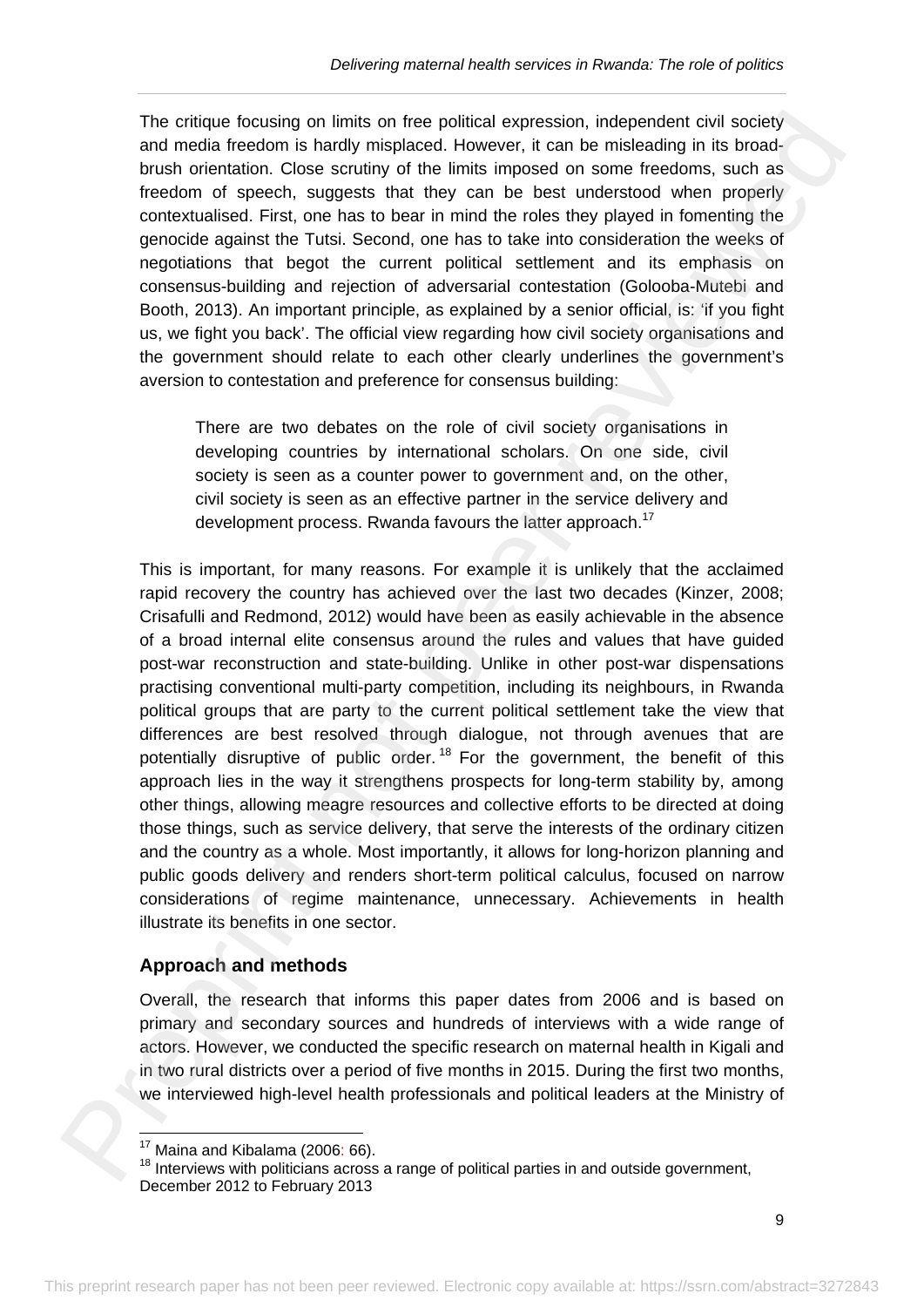Health and those that have previously served there, including former ministers. We then interviewed government officials operating outside the health sector, but whose functions entail occasional or regular interactions with officials at the Ministry of Health on matters pertaining to the management and functioning of the sector.

Other respondents included senior officials of the ruling party whose functions bring them into regular or occasional contact with health ministry officials, and others responsible for thinking about, influencing or coordinating the party's, and ultimately the government's, thinking on matters related to the social sectors. Senior officials of other political parties who have served or continue to serve in the government, but also those who are not in government but have insights into how the political system works and has evolved, were also interviewed.

Other interviews took place within the two districts, Ngororero in the Northwest, and Kamonyi in the South close to Kigali, with the following people: district mayors and their deputies in charge of the social sectors, lower-level local government officials, both elected leaders and technicians, health insurance managers, health personnel at district hospitals and lower-level health units, community health workers, data managers, health insurance officials, social workers and some service users. Interviews were supplemented with observation at the different health units where they took place. Altogether over 150 interviews were conducted.

Selecting the study districts was not so straightforward. Performance by districts in many domains is remarkably high. Consequently, a district may come in at the tail end of a performance league table, having achieved up to 80 percent of a specific undertaking, while those at the higher end have achieved more than 90 percent. As a result, save for exceptional cases, no district can be considered a poor performer, strictly speaking. Such is the spirit of competition and the drive to achieve engendered by regular assessments and evaluations, that performance across the country is, on the whole, high (Figure 1). In selecting the two districts, therefore, we considered their performance with regard to maternal health indicators (Figures 2 and 3). Health med from the reviewed from the previewed from the instant in of the ministers. We can be minister to the minister of the minister of the minister of the minister of the minister of the minister of the minister of th

We wanted to compare a district that tended towards the higher side of the scale with one that tended to the lower side. At the time of the research, Ngororero district had the 12th highest rate of health-unit deliveries (90 percent), while Kamonyi came in at number 18 (82 percent). Also, in 2014, five expectant women had died in labour in Ngororero, while in Kamonyi only two had died. However, performance was not the only criterion for selecting the case studies. Other important considerations were accessibility and whether the research team could find suitable accommodation. Distance from the capital city, Kigali, was also important. We wanted a district within relatively easy proximity, which might derive advantages from that, and also one that was at considerable distance and therefore shielded from urban influences.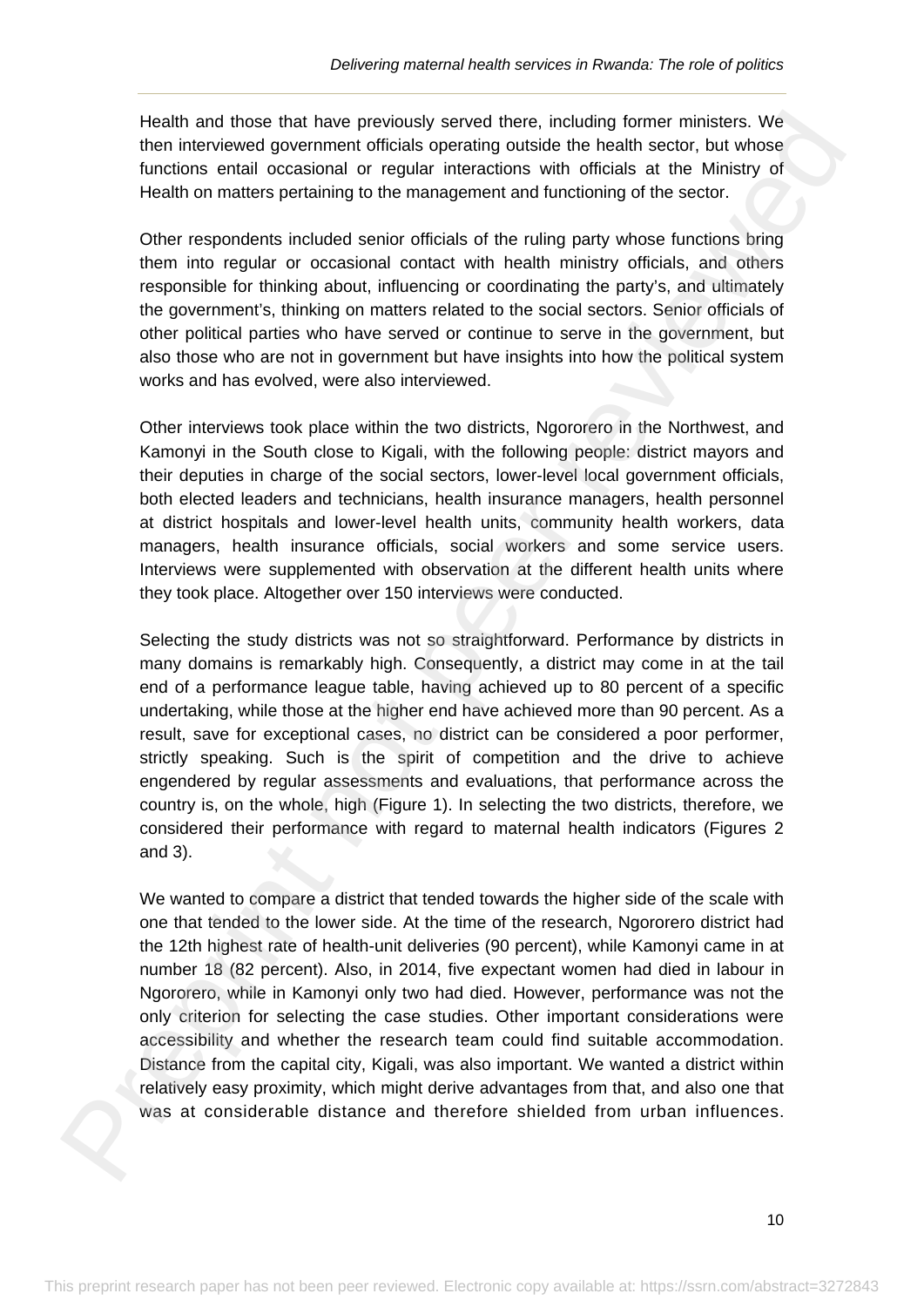







*Source*: Health Management Information Systems (HMIS) 2015.



## **Figure 3: Four antenatal care visits by district**

Ngororero is over two hours' drive from Kigali, while Kamonyi is about 45 minutes to an hour away.

# **Trends in maternal health**

Rwanda has made remarkable gains in maternal health over the last two decades. Far more expectant women seek antenatal care (ANC) than used to be the case just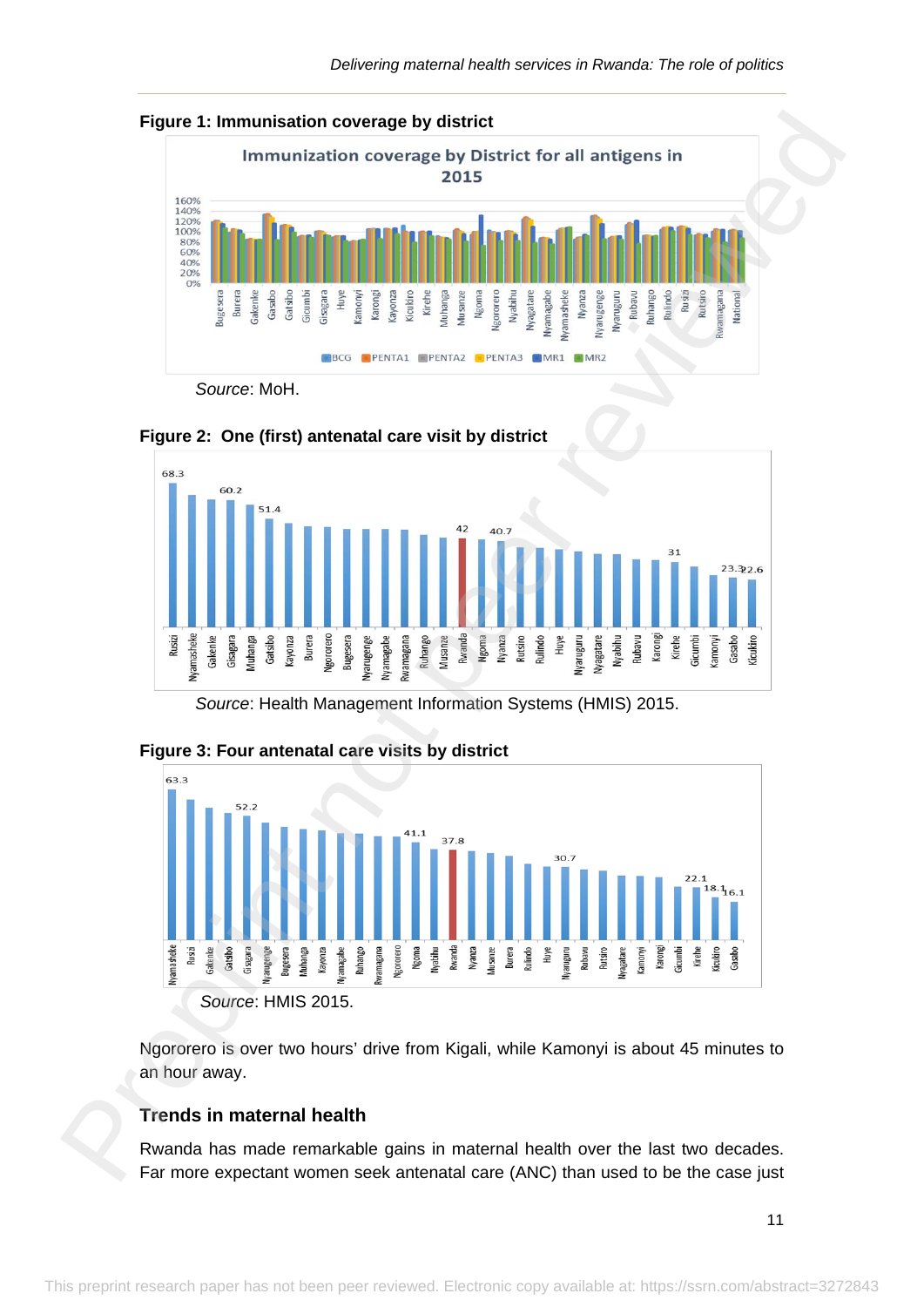|                                    |                   | Table 1: Fertility and maternal health indicators <sup>19</sup> |                          |                                  |                              |                                               |
|------------------------------------|-------------------|-----------------------------------------------------------------|--------------------------|----------------------------------|------------------------------|-----------------------------------------------|
| Year/<br>Indicator                 | Fertility<br>rate | Contraception<br>use $(\%)$                                     | 1ANC<br>$(\% )$          | <b>ANC</b><br>4<br>times<br>(% ) | Assisted<br>delivery<br>(% ) | <b>Delivery</b><br>at health<br>units<br>(% ) |
| 2000                               |                   | $\overline{\phantom{0}}$                                        | $\overline{\phantom{a}}$ |                                  |                              |                                               |
| 2005                               | 6.1               | 17                                                              | 94                       | 13                               | 39                           | 30                                            |
| 2008                               | 5.5               | 36                                                              | 96                       | 24                               | 52                           | 45                                            |
| 2010                               | 4.6               | 52                                                              | 98                       | 35                               | 69                           | 69                                            |
| 2015                               | 4.2               | 53                                                              | 99                       | 44                               | 91                           | 91                                            |
|                                    |                   | Source: Demographic and Health Surveys (DHS) 2015.              |                          |                                  |                              |                                               |
|                                    | 1000<br>800       |                                                                 |                          |                                  |                              |                                               |
|                                    | 600<br>400<br>200 | <b>RDHS 2000</b><br><b>RDHS 2005</b>                            | <b>RDHS 2010</b>         | <b>RDHS 2014-15</b>              |                              |                                               |
|                                    |                   | Source: DHS 2015.                                               |                          |                                  |                              |                                               |
|                                    |                   | <b>Factors underlying Rwanda's gains</b>                        |                          |                                  |                              |                                               |
| The role of the central government |                   |                                                                 |                          |                                  |                              |                                               |

#### **Table 1: Fertility and maternal health indicators<sup>19</sup>**

# **Figure 4: Trends of maternal mortality ratio over the last 15 years**



# **Factors underlying Rwanda's gains**

## **The role of the central government**

<sup>&</sup>lt;sup>19</sup> There are some discrepancies between DHS and HMIS data, the explanation being that RDHS data are collected from a survey over a five-year period, while HMIS data are administrative data that are collected on a monthly or quarterly basis and keep changing regularly. For judging impact over a longer period therefore, DHS data are more reliable (personal communication, planning directorate, Ministry of Finance and Economic Planning, 28 June 2018).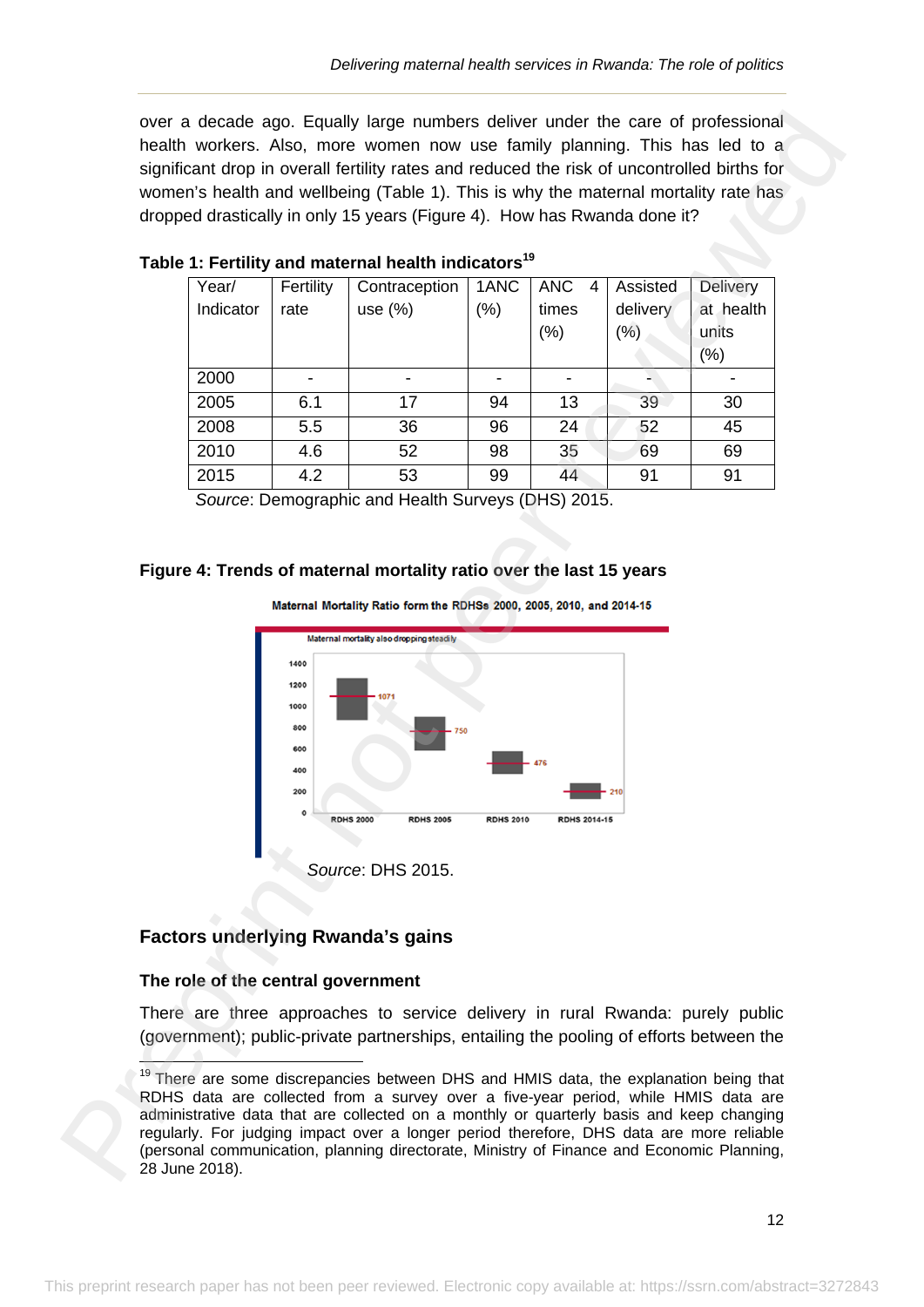government and faith-based providers; and private practice (Table 2). The government is by far the largest provider, channelling its services through a network of health centres and health posts located at lower levels of the local government system (cell and sector), and hospitals at district level.

The largest private providers are faith-based organisations, mainly the churches. They have their own health facilities. However, they are staffed, supplied, equipped and overseen in their operations by the Ministry of Health. The ministry's role is to ensure that these private entities are subject to the same exacting performance requirements as public ones. This is why, unlike in other countries with more or less similar socio-economic characteristics as Rwanda, such as Uganda, for example, private and public facilities provide the same quality of services, exhibiting more or less similar strengths and weaknesses. Although they remain the property of the faith-based organisations, which continue to have a say in how they are run, these facilities are fully integrated into the public healthcare system, enjoying less autonomy than their counterparts in Uganda, for example (Golooba-Mutebi and Bukenya, 2014). government and faith-based provider, and private practice (Table 2). The preprint not detect in the present reviewed by the content of the content of the content of the content of the content of the content of the content

There are also individual, registered private practitioners owning and operating licensed clinics, pharmacies and drug shops. $20$  There are several private drug shops in rural towns and trading centres. Private pharmacies and clinics, however, are rare.<sup>21</sup> One explanation for the absence of private pharmacies and clinics in rural areas is that there is hardly a market for their services because of the reasonably high quality and predictability of services offered by government and governmentassisted facilities. Also, members of the public who might otherwise use the services of private pharmacies and clinics are for the most part locked into services offered by the public sector and its allied government-assisted private sector by the mandatory community health insurance subscriptions.<sup>22</sup>

In many African countries, traditional birth attendants (TBAs) account for most deliveries outside the formal healthcare system (Booth and Cammack, 2013). However, in Rwanda their activities have long been outlawed. They face predictable sanctions if caught attending to expectant women. However, rather than leave them without occupation, many former TBAs have been recruited as community health workers. They provide advice to expectant women and ensure that they go for antenatal check-ups and that they deliver at health facilities. They are attached to

 $^{20}$  Drug shops are small stores in rural areas that belong to people with requisite healthrelated qualifications and are allowed to stock and sell medicines, but under greater restrictions as to what they can and cannot sell than pharmacies, which must belong to or be managed by qualified pharmacists.

 $21$  The research team did not come across unregistered private practitioners running unlicensed operations, or facilities run by charities or NGOs.

<sup>22</sup> Rwanda has a highly subscribed community health insurance scheme (mutuelle de santé) under which citizens who are not employed in the formal public or private sector pay relatively small amounts of money in premiums per year in return for low-cost, high-quality medical care.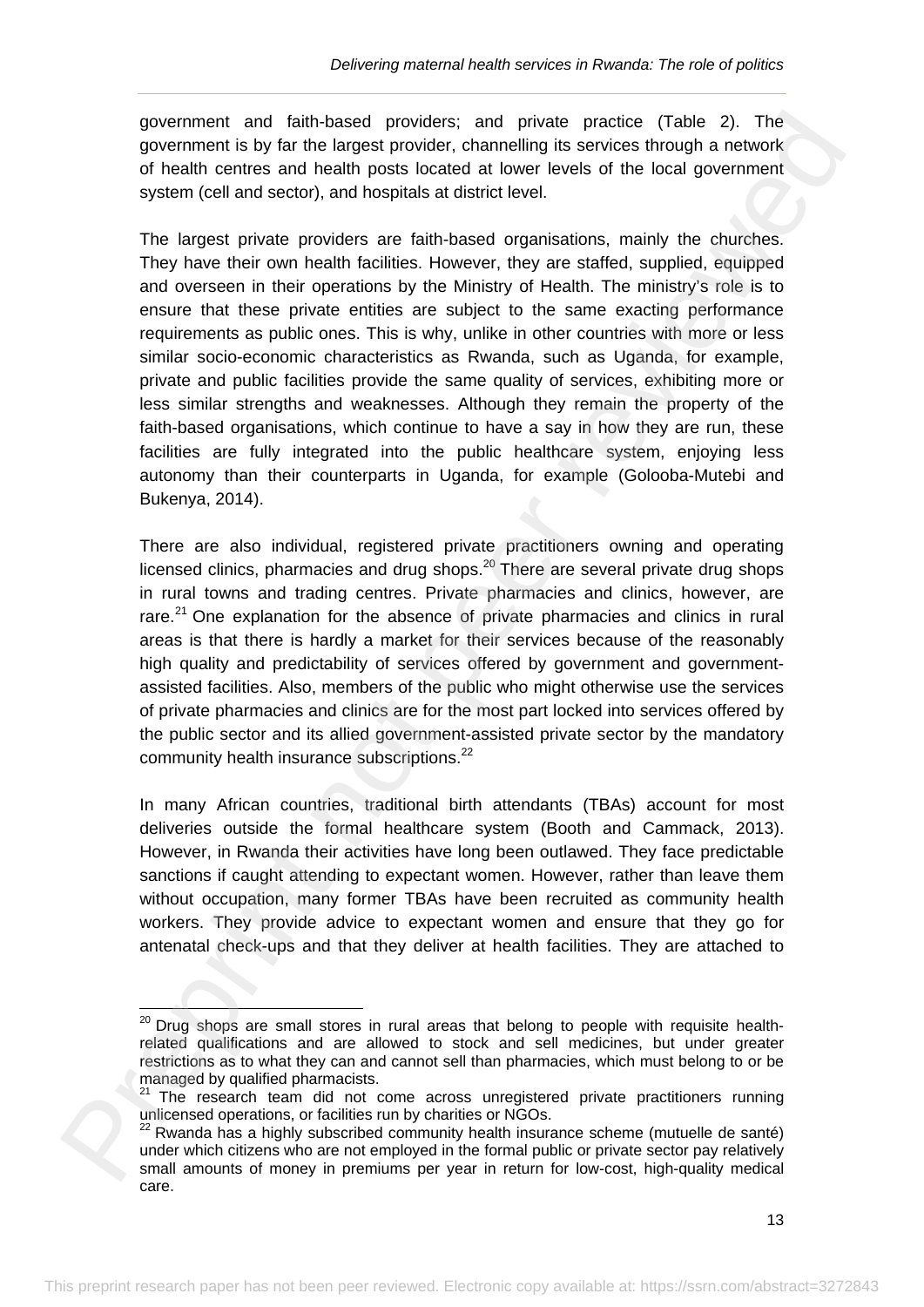| The strict control over, and regulation of, the health sector rules out the emergence                                                                                                                                                                                                                                                          |                                                                             |                |                |            |             |  |  |  |
|------------------------------------------------------------------------------------------------------------------------------------------------------------------------------------------------------------------------------------------------------------------------------------------------------------------------------------------------|-----------------------------------------------------------------------------|----------------|----------------|------------|-------------|--|--|--|
| of unregulated and unlicensed health services that in other developing countries<br>constitute alternative sources of care, where government services are dysfunctional<br>and formal private provision is unaffordable for many. Where they exist, as in<br>Uganda, for example, unlicensed providers can be death traps for users, including |                                                                             |                |                |            |             |  |  |  |
| expectant women, who are often taken there because their families cannot afford<br>transport fees to distant government facilities, let alone money to pay at the more                                                                                                                                                                         |                                                                             |                |                |            |             |  |  |  |
| expensive registered private facilities.                                                                                                                                                                                                                                                                                                       |                                                                             |                |                |            |             |  |  |  |
|                                                                                                                                                                                                                                                                                                                                                |                                                                             |                |                |            |             |  |  |  |
|                                                                                                                                                                                                                                                                                                                                                | Table 2: Number and types of health facilities (2013-15)<br>2015<br>%change |                |                |            |             |  |  |  |
| <b>Heath facility type</b>                                                                                                                                                                                                                                                                                                                     | 2013                                                                        | 2014           | 2015           | % of total | $(2014-15)$ |  |  |  |
| <b>National referral hospitals</b>                                                                                                                                                                                                                                                                                                             | 5                                                                           | 8              | 8              | 0.7%       | 0.0%        |  |  |  |
| <b>Provincial hospitals</b>                                                                                                                                                                                                                                                                                                                    | $\mathbf 0$                                                                 | $\overline{4}$ | $\overline{4}$ | 0.3%       | 0.0%        |  |  |  |
| <b>District hospitals</b>                                                                                                                                                                                                                                                                                                                      | 42                                                                          | 35             | 35             | 2.9%       | 0.0%        |  |  |  |
| <b>Police hospital</b>                                                                                                                                                                                                                                                                                                                         | 1                                                                           | $\overline{1}$ | 1              | 0.1%       | 0.0%        |  |  |  |
| <b>Health centres</b>                                                                                                                                                                                                                                                                                                                          | 465                                                                         | 478            | 495            | 40.5%      | 3.6%        |  |  |  |
| <b>Prison dispensaries</b>                                                                                                                                                                                                                                                                                                                     | 15                                                                          | 15             | 15             | 1.2%       | 0.0%        |  |  |  |
| <b>Health post</b>                                                                                                                                                                                                                                                                                                                             | 32                                                                          | 380            | 406            | 33.3%      | 6.8%        |  |  |  |
| <b>Private dispensaries</b>                                                                                                                                                                                                                                                                                                                    | 137                                                                         | 113            | 123            | 10.1%      | 8.8%        |  |  |  |
| <b>Private clinics</b>                                                                                                                                                                                                                                                                                                                         | 84                                                                          | 91             | 95             | 7.8%       | 4.4%        |  |  |  |
| <b>Community-owned health</b><br>facility                                                                                                                                                                                                                                                                                                      | 15                                                                          | 15             | 13             | 1.1%       | $-13.3%$    |  |  |  |
| <b>Voluntary counselling and</b><br>testing centre                                                                                                                                                                                                                                                                                             | 20                                                                          | 21             | 26             | 2.1%       | 23.8%       |  |  |  |
| Total                                                                                                                                                                                                                                                                                                                                          | 816                                                                         | 1161           | 1221           | 100.0%     | 5.2%        |  |  |  |
| Source: HMIS database, 2015.<br>Strict regulation also means that, because it is difficult to opt out of public provision,                                                                                                                                                                                                                     |                                                                             |                |                |            |             |  |  |  |
| users are more likely to complain when dissatisfied with the quality of services<br>offered by the only sources of provision available: government and government-<br>assisted facilities. Indeed, one of the remarks health workers made about service                                                                                        |                                                                             |                |                |            |             |  |  |  |
| users was that they complain too much. That they complain is evident in the fact that<br>service users write their complaints and insert them in the suggestion boxes that are<br>placed at the entrances of health facilities. In some other countries they remain                                                                            |                                                                             |                |                |            |             |  |  |  |
| unused for the most part (Golooba-Mutebi and Tollman, 2007). In Rwanda, because<br>they are used, deputy mayors in charge of social affairs empty them regularly and                                                                                                                                                                           |                                                                             |                |                |            |             |  |  |  |
| review the contents. The information is then used to inform decision-making during                                                                                                                                                                                                                                                             |                                                                             |                |                |            |             |  |  |  |

**Table 2: Number and types of health facilities (2013-15)**

 $23$  Each district has two deputy mayors, one in charge of economic development and finance, the other in charge of social affairs. The deputy mayors keep the keys to the boxes and only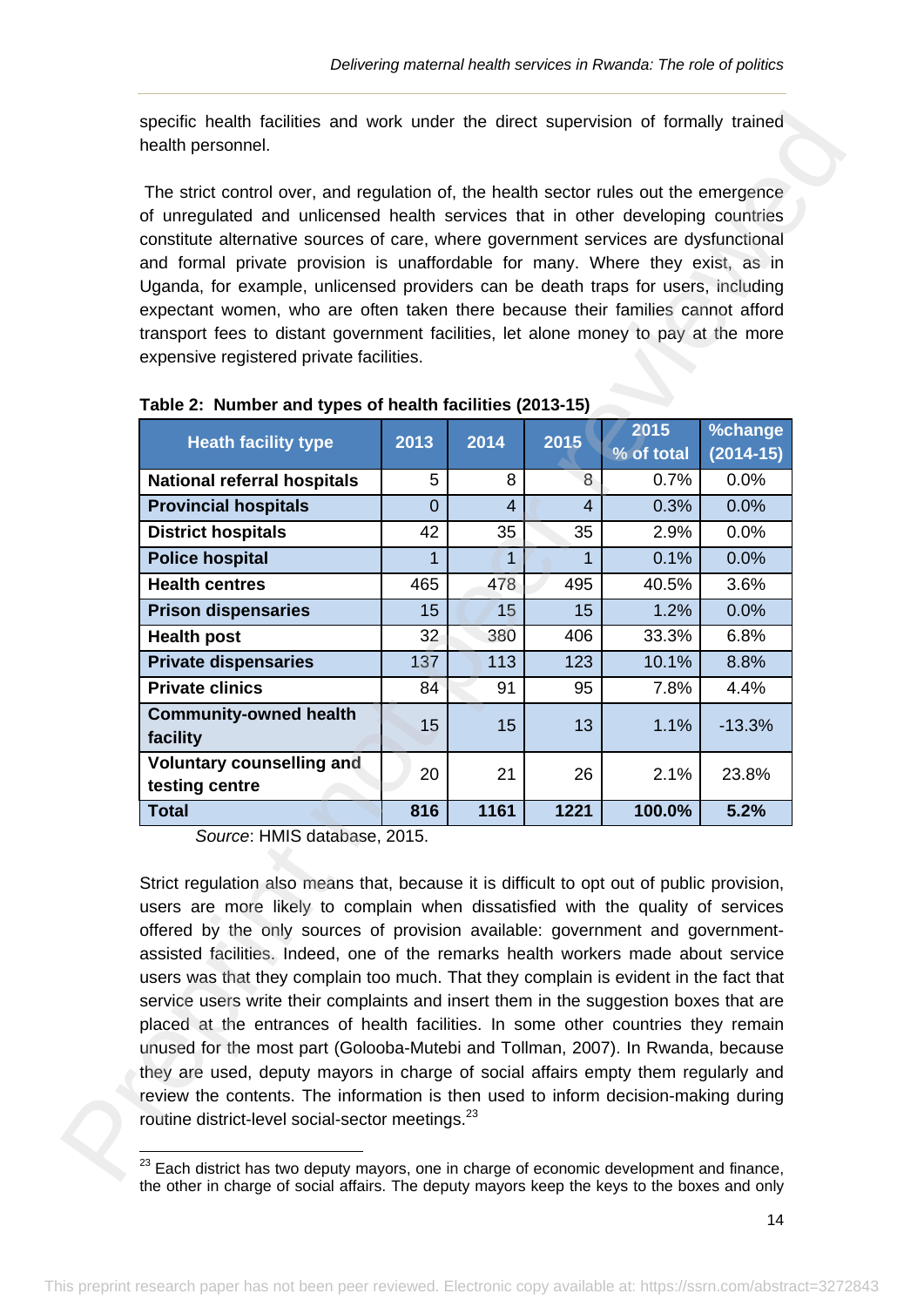## **Day-to-day management of service provision**

#### **The set-up**

In Rwanda, the district is the basic service delivery unit. It is the vehicle through which the government tries to respond to the complex needs of local populations and to achieve its goal of universal health coverage. The health system is organised in line with the country's decentralised local government framework. Overseeing the sector is the District Secretary for Social Affairs in charge of health. Each district has at least one district hospital headed by a medical officer, and a network of lower-level government and government-assisted facilities. There is also a government-owned district pharmacy that supplies drugs and sundries to all government or governmentassisted facilities. In addition, there are licensed private drug shops and pharmacies. In the bigger towns, one may find private clinics. The district administration organises and oversees the delivery of minimum and complementary services through management of logistics and resources and supervision of personnel, including community health workers. Day to-day management of service provision<br>The set-up<br><br>The Reach, the district is the basic service delivery unit. It is the vehicle broady<br>wish the government tries to resonat on the complex needs of considerations and<br>to

Under the decentralisation framework.<sup>24</sup> the government has embraced the principle of popular participation in service provision. Local communities play roles in decisionmaking in order to ensure that decisions arrived at correspond to their needs and priorities. Underlying this approach are three assumptions about what popular participation can achieve:

- Ensure transparency in decision-making, thereby rendering local leaders accountable to their communities.
- Ensure that local leaders respond to the needs of local communities.
- Ensure that supervision and monitoring are effective, because participation narrows gaps between service users and local officials who are responsible for service delivery.

# **Service delivery in practice: The importance of inter-level linkages and collaboration**

#### **Oversight**

Nurses, midwives and auxiliary personnel run and manage all the health facilities below hospital level. At the district level, political leaders and professional medical personnel oversee service provision on behalf of the Ministry of Health. Directors of district hospitals and their (hospital-based) staff supervise lower-level health facilities

 $\overline{1}$ they or their representatives can open them (interviews with health workers and local leaders, July 2015).

<sup>&</sup>lt;sup>24</sup>Rwanda's decentralisation programme has been implemented in phases. Phase 1 (2000-05) established the primary community structures and strengthened the core unit of local government, the district. Phase II (2006-10) placed emphasis on enhancing effectiveness by making the sector (Umurenge) the focal point of service delivery. Phase III, which is underway, envisages decentralising some responsibilities to lower-level administrative units, with the cell (umudugudu) as the service delivery point.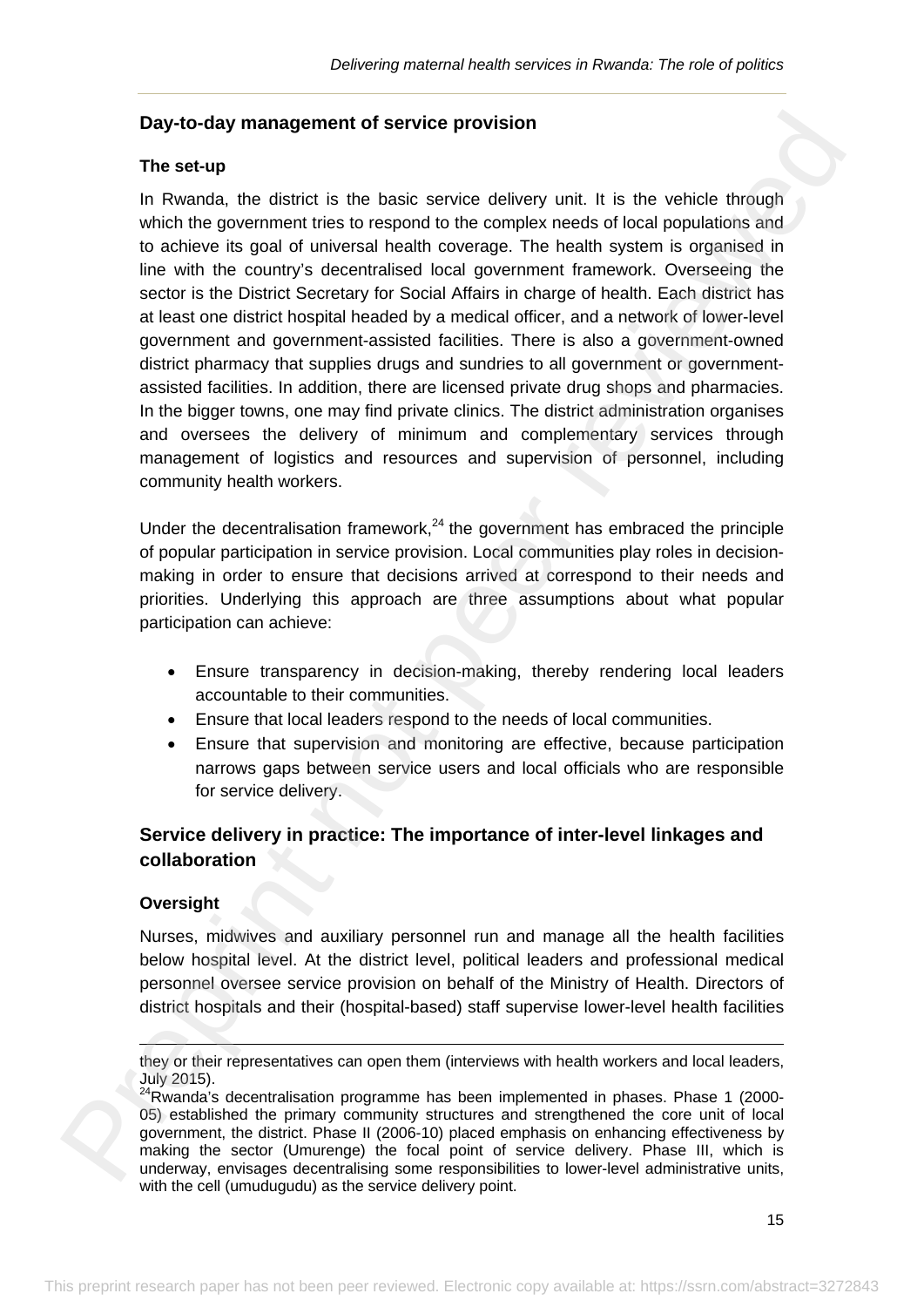below the district. Supervision is through physical inspection and mentoring of their less qualified and less experienced colleagues. On the whole, health facility inspection, which takes place alongside interaction among higher-level personnel and their lower-level colleagues, are regular and frequent. In addition, the Ministry of Health periodically sends teams of inspectors to hospitals to conduct thorough audits focusing on a wide range of domains, including general hygiene, staff punctuality, prescription and management of medicines, and the use and management of assets such as equipment – including furniture, power generators, vaccine refrigerators, and beds in wards - and vehicles. All this leaves little room for the absenteeism and misconduct, both of which bedevil health services in countries such as Uganda, Malawi, Niger, and others across Africa (Booth and Cammack, 2013).

#### **Accountability and the role of mentoring**

There are strict reporting requirements. Lower-level facilities must, on a regular basis, at pre-determined intervals, submit a range of reports to district hospitals, district administrations, and to the Ministry of Health, simultaneously or separately. Hospitals, too, submit reports to the district administration and to the ministry on a regular basis. The reports must be delivered on time, which sometimes compels facility-level data managers and clerks to work extra hours, sometimes through the night, in order not to miss deadlines. Inter-level reporting is reinforced by the requirement that the officials for whom the reports are prepared follow up on matters that call for closer attention. Follow-up could be in the form of phone calls, written requests for more information, or on-site visits by the concerned higher-level officials, including ministers. below the distinct Superviston is through physical insepection and menoloning of their mappetion and menoloning of the mappetic interaction, which takes place and their lowels place and their lowels place and their lowels

The reports usually focus on actual situations or events. Doctors and other personnel from referral hospitals visit health centres under their jurisdiction to inspect them and also to provide advice and training in diagnosis, prescription and treatment. The objective is to minimise avoidable mistakes that may harm patients. Personnel at lower-level health units in turn supervise and oversee the work of the community health workers in each village within their units' catchment areas.

Another accountability mechanism is the requirement that all health workers place their photographs accompanied with their names, official designations, phone numbers, and email addresses on public display. They are required to pin them up on the doors of their offices or on the walls or noticeboards of health facilities. For example, all personnel working in a specialised HIV/AIDS section must have their details on display at its entrance. This enables patients or members of their families who find the office locked to contact the concerned health workers by telephone.

In case the missing staff cannot be reached, the matter could be taken up with the head of the facility, whose details can also be found on their office door should they not be on the premises. Some mayors go as far as providing their phone numbers to members of the public and encouraging them to call and report on the quality of service and other concerns. The mayor of Kamonyi District at the time of the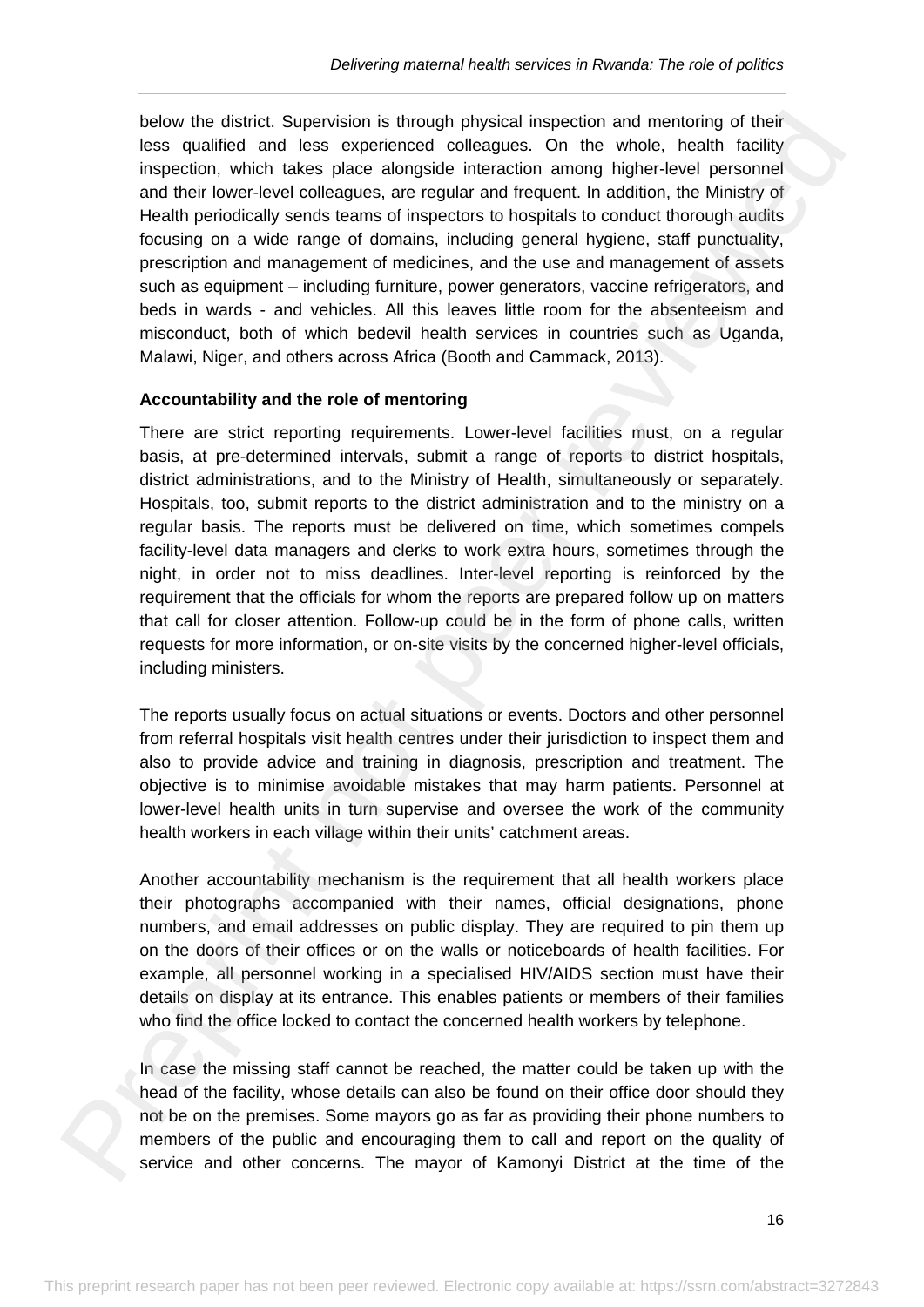research reported that people used to call him to raise their concerns or complain about aspects of service provision. Health workers confirmed that he in turn would call the facility heads to establish what had happened and urge them to take the necessary corrective measures.

Supplementing all this are suggestion boxes prominently displayed at health facilities and notices on notice boards spelling out patients' rights or providing phone numbers that service users can call and report their concerns or complaints. It is not clear how many service users actually take advantage of these accountability mechanisms. Also, it is possible that some of them, such as calling the various telephone numbers on public display, are beyond the reach of ordinary citizens because of associated costs. However, that they exist and that efforts are made to publicise their existence to the public testifies to the Rwandan authorities' drive to ensure that service providers are held to account. Also, it means that health workers make every effort to avoid becoming the target of complaints that could jeopardise their careers.

#### **Attracting users by taking care to the community**

Some community health workers (also known as binomes) are specifically responsible for following up and advising pregnant women. They monitor and keep in touch with them, encouraging them to go for antenatal check-ups and providing whatever other advice is necessary. Where necessary, which is more often than not, they accompany those in labour to the health units to deliver there, under professional observation.

Increasingly fewer women deliver at home or outside health facilities. The small number who do, do so mostly by accident. It usually happens while they are on their way to a health facility or when they are unable to walk to a facility and evacuation takes too long to organise. In the past, women who chose deliberately to deliver from home risked being fined. The fining might take place when they went to register their babies' births with the local authorities, and when they took them for immunisation at health facilities.

Expectant women who seek to avoid being caught up in complicated emergency situations or in sudden onset of labour pains and the associated risk of delivering outside health units, can do so. They can take advantage of rooms (*tegereza*) that have been set aside at some health units that have rooms to spare, where they can stay free of charge for up to two weeks while awaiting delivery. Women attending their last antenatal check-ups are informed of their approximate due dates and advised to report for delivery a few days before. In both Ngororero and Kamonyi districts, service users did not complain about nurses and midwives being rude to, or insensitive towards, expectant women, as they do elsewhere (Booth and Cammack, 2013; Jewkes et al., 1998). The sensitivity and consideration with which they are attended to must serve as an added incentive for seeking to deliver at health facilities. Community health workers use short messaging service (SMS) to alert health workers of cases requiring emergency response within communities. Where reasant reported that people used to call him to rate their concerns or complain<br>tool, aspects of social by the call the continuents can be the calculation of the calculation<br>of the facinity heads to establish what had hap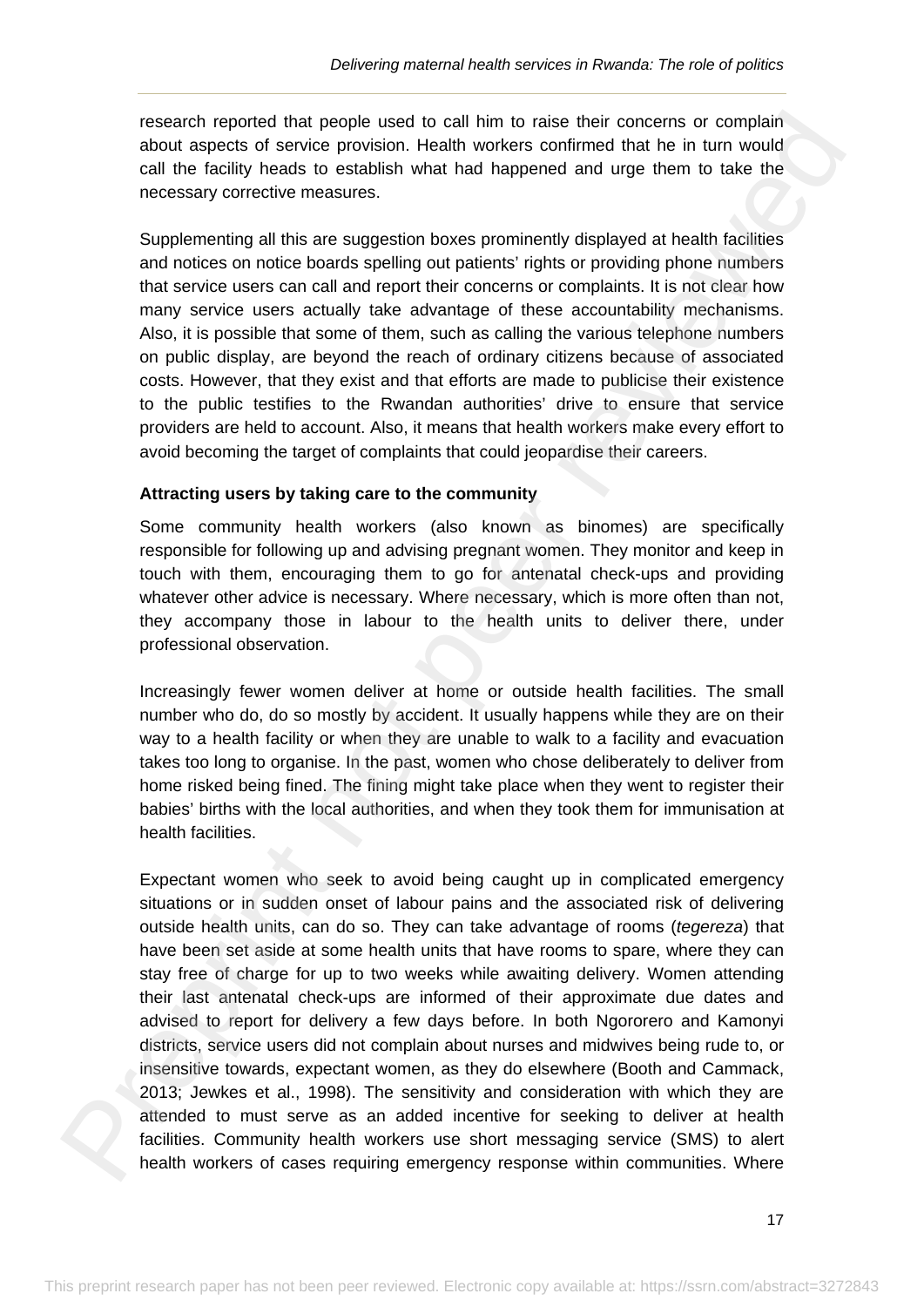evacuation of patients is necessary, SMS messages trigger its coordination by facility personnel.<sup>25</sup> Evacuations cannot be organised promptly in all cases, thus the reason some women still deliver outside health facilities. However, where evacuation fails, it is usually the result of complex logistical reasons, such as difficult physical terrain.

# **Ministry of Health: The significance of top-down accountability mechanisms**

The diligence with which health facilities are supervised is the product of accountability mechanisms through which the Ministry of Health in Kigali supervises district hospitals and ensures that they, in turn supervise lower-level health facilities. Also, there are health unit management committees (*comités de gestion*) at the facility level. They hold monthly meetings through which they ensure that health units function and deliver services as stipulated in regulations and guidelines and as expected by users – who have become accustomed to being attended to without much delay and with sensitivity and consideration, and who usually complain when their expectations are not met.

As a result of consistent oversight, health units open their doors to users promptly at the designated times and are clean and under normal circumstances well stocked with drugs and sundries. Drugs are supplied almost exclusively by the usually wellstocked government-owned district pharmacies, which are in turn supplied by the central medical stores (CAMERWA). Thanks to the advances Rwanda has made in the field of information and communications technology,  $26$  district pharmacies track online the availability of medicines and other supplies at all health units, just as CAMERWA tracks availability at district pharmacies. This tracking, and the careful scrutiny of prescriptions by facility-based health insurance personnel before they authorise payment, for the most part rule out mismanagement, diversion or theft of medicines that is so common in other countries. Health units are authorised by the district pharmacy to purchase drugs on the open market only if no other district pharmacy within easy reach has the required drugs in stock. evocution of pelicinis is necessary. SMS messages ringer its condination by fixelling to personnel of periodic original is continued by the case present in the sum of the state of the continued in the sum of the state of t

#### **User-provider interactions**

Tracing the roots of successful delivery of maternal health services in Rwanda ought to start where contact between a pregnant woman and the formal health sector begins. It begins with the woman attending her very first antenatal check-up. The visit may be at the woman's own initiative, or on the urging of a community health worker. Community health workers play an important role in raising awareness among women of childbearing age about the importance of antenatal check-ups during pregnancy.

 $25$  Some villages are able to organise evacuation using hammock-like traditional ambulances (ingobyi), while in other cases patients' families do so with the assistance of community health workers.

 $26$  Gagliardone and Golooba-Mutebi (2016).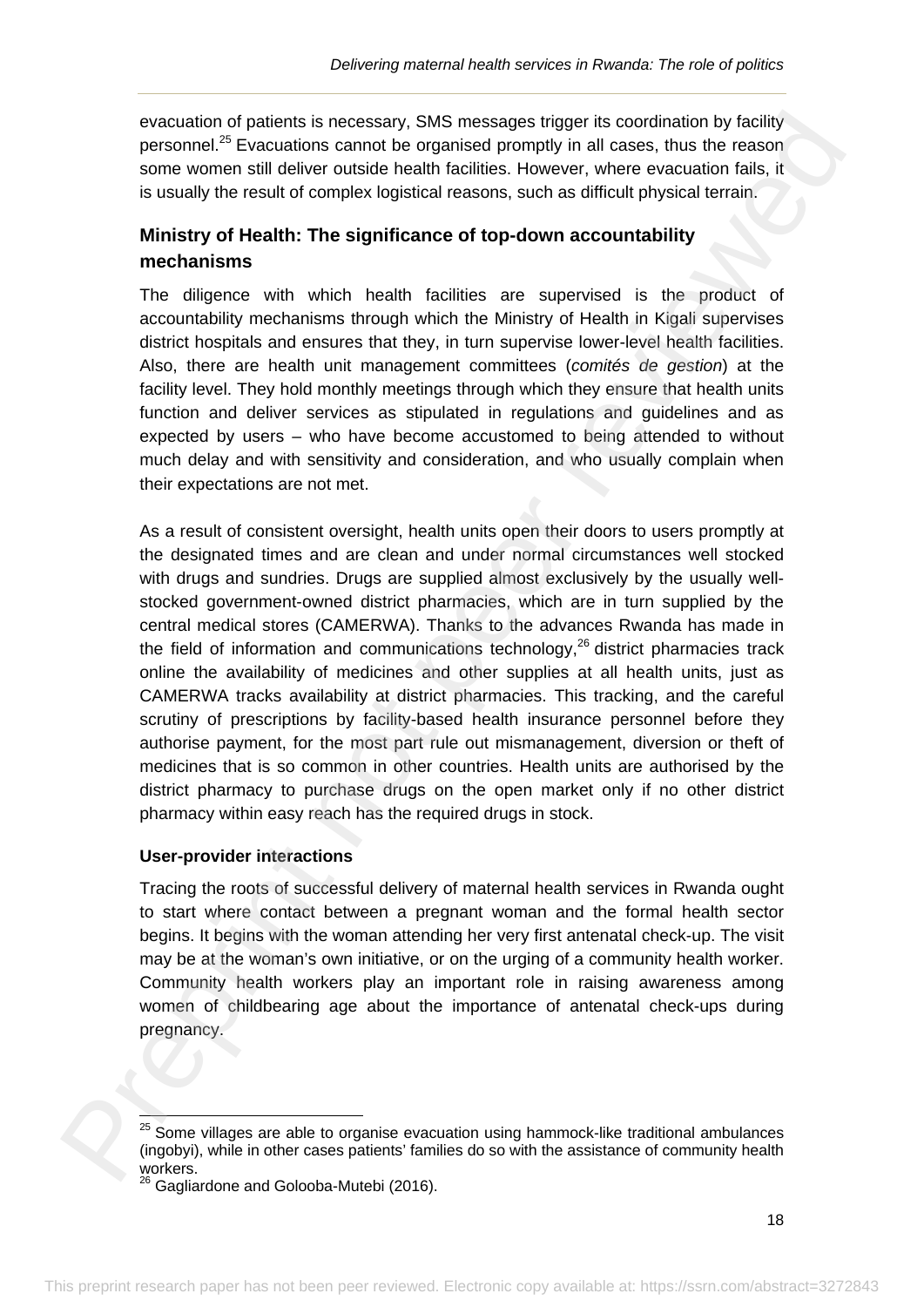Upon first contact, both the expectant woman and the health workers have obligations to fulfill. Women are encouraged to take their husbands or partners along. This enables health-unit-based social workers to counsel both partners about the importance of HIV/AIDS testing and health workers to conduct the necessary tests. Couples that are found to be HIV positive receive advice about how to conduct themselves henceforth, both for their own wellbeing and that of the unborn child.

Much emphasis is laid on the prevention of mother-to-child transmission. In the past, where male partners refused to turn up, there were measures to compel them to do so, including sanctions. Local leaders would be notified. They in turn might dispatch community policing agents to accompany them to the health facilities where they were required to report (Chambers and Golooba-Mutebi, 2012). Although seemingly draconian, these measures were intended to minimise the spread of HIV/AIDS by people who did not know their status and who did not possess information about how to manage their condition.

If for some reason the partner could not be found and the woman was still resident at her parents' home, she would have to be accompanied by her father. This was meant to enable the father, under whose authority she lived, to become aware of the situation and of the measures required to deal with it. Today public education campaigns have rendered compulsion rare. Public awareness campaigns have ensured that men are better informed about the importance of testing for HIV/AIDS. Nonetheless, there are still cases where men refuse to turn up voluntarily. In such instances, the women are counselled and tested and then the results are withheld until the man agrees to be counselled and tested. It is not clear what happens if the man does not change his mind.

There are also women who may not heed the advice of community health workers to go for antenatal consultations. They come under subtle pressure through visits by local leaders or health workers for further sensitisation. The involvement of local leaders is both out of concern for the wellbeing of members of their communities, and out of self-interest. The better the health indicators in a leader's area of jurisdiction, the higher their reputation for effectiveness, and the higher their localities may be ranked in local or national performance assessments. For this reason, local leaders turn targets set by the Ministry of Health into their own targets, by which their own performance is judged, and on the basis of which their careers may blossom or stagnate. Union first contact, both the expectant woman draft the health workers have<br>the performance of the methods of the methods of the contact of the health workers have the methods contact of<br>the importance of HV/ADS testing an

During the first antenatal consultation, a pregnant woman is made aware of the importance of attending subsequent check-ups. Not all women attend all the recommended four check-ups, however, although large numbers deliver at their local health units. Community health workers play an important role here as well. They accompany women in labour to the health units. In addition to receiving information about the importance of antenatal check-ups, women are advised about family planning and told about the different options available and any side-effects that may be associated with each one. In this way they can make informed choices about what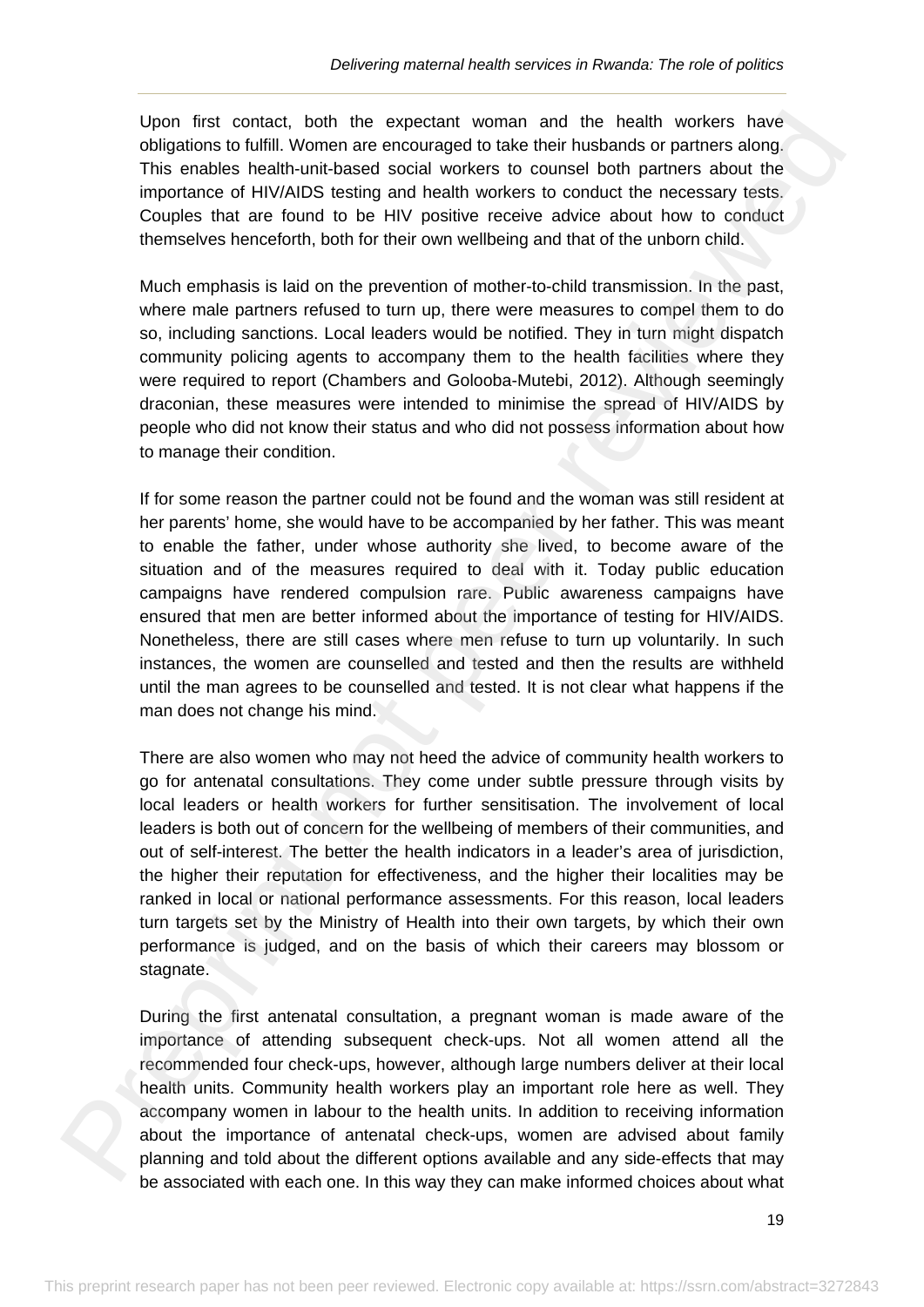methods to use. Although, in general terms, family planning advice can be sought as and when needed, every health facility dedicates one day in a week to family planning consultations.

After women who have delivered at health units return home, community health workers monitor their health to ensure that they report for post-natal check-ups at the appropriate time. As a result of public awareness campaigns and the dedication of community health workers, women of childbearing age in rural Rwanda generally understand the importance of antenatal consultations and post-natal vaccination.

#### **The incentive system**

Behind the level of organisation responsible for the outcomes described in this paper is a unique incentive system, elements of which have also been touched on. The reporting requirements referred to earlier apply at all levels of the sector and are enforced strictly. For example, if a community health worker fails to report on their activities for 14 consecutive days, it is assumed that they are not working. Ordinarily this triggers a phone call, a visit, or summons from their health-facility-based (CHW) coordinator. Elsewhere, reporting is taken seriously enough to compel some data managers and clerks at health facilities to spend nights at work if that is what they have to do to beat strict deadlines. Others put in extra time on weekends to ensure they submit their reports on time.

One of the important drivers of all this is the system of performance contracting, involving all public servants. In local governments they start with district mayors, who sign performance contracts (imihigo) directly with the president. Other local leaders and public servants sign theirs with the mayors or their direct supervisors. The contracts are reviewed on a regular basis against actual performance across a range of domains. The rewards accruing to districts that perform well, and the shame associated with poor performance, are powerful catalysts of the drive to excel. Poor performance invites sanctions that serve to concentrate minds. They include mayors of poorly performing districts being forced to resign by district advisory councils, the districts' legislative and supervisory bodies (Golooba-Mutebi, 2014). methods to use. Although, in general terms, family planning advice san be sought as<br>methods on the method of the present section in a most to family planning consultations.<br>
Altar women who have delivered at health units r

Several weaknesses have been identified in the way that contracts between mayors and the president have been structured and evaluated in the past. They have included cutting corners (gutekinika) and exaggerating achievements, for which some local officials have suffered sanctions, including prosecution and imprisonment. However, their overall impact has been to trigger a competitive spirit among local governments and within them. This accounts for the progress the country has made in domains such as service delivery in the health sector.

Admittedly, the enforcement of performance contracts at lower levels of the administrative system is not as uniformly robust as at higher levels. However, the prospect of identification as a non-performer and being held to account for performing below expectation compels lower-level officials to take their obligations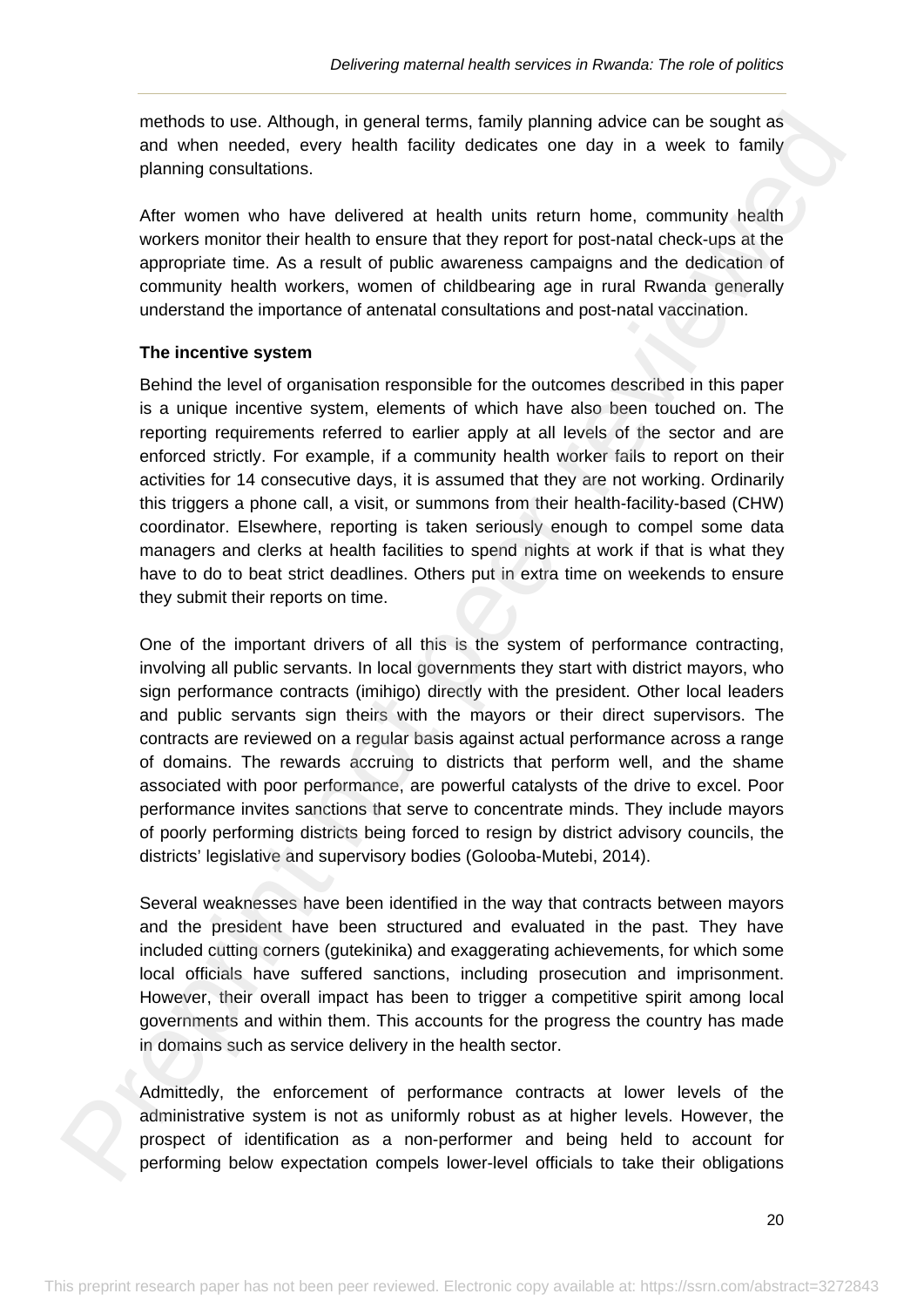seriously. For health workers, performance is linked to financial rewards. The efforts and energies of community health workers, who as volunteers do not earn wages, are rewarded through benefits such as the smart phones they receive to facilitate their work, occasional allowances and cash grants.

The cash grants have been used to establish income-generating projects by cooperatives bringing together CHWs in their respective areas of coverage. The compensation boosts their morale and avoids the voluntarism fatigue that weakens and destroys similar initiatives elsewhere.  $27$  For salaried health workers, the introduction of performance-based financing (PBF) is an important source of motivation. PBF supplements their monthly pay in recognition of good performance. This follows periodic formal evaluations of their activities, using several criteria. PBF was originally intended to raise the quality of health services outside urban areas, by incentivising qualified health workers to seek employment in rural areas.

There are two elements to facility-level evaluation of performance for PBF. The clinical element entails drawing up a matrix to determine indicators of quality of care: punctuality, testing, qualifications of caretakers, good decision making, caring for assets, following guidelines, response to complaints in suggestion boxes, and staff attendance at work. The administrative element focuses on financial reporting, care for and use of equipment, ambulance use and maintenance, cleanliness of toilets, beautification of facility surroundings, provision of mosquito nets on beds and installation of mosquito nets in windows. Facilities that score 90 percent or more get full PBF. Otherwise there are deductions commensurate with the percentage shortfall. Hospitals have therefore had to smarten up their act or risk losing revenue, of which 70 percent goes to capital expenditure while 30 percent is shared out among staff according to specific criteria, including salary scale.

#### **Facilitation**

 

Usually one of the reasons health workers and their supervisors fail to discharge their duties in developing country contexts is lack of facilitation, which often leads to insurmountable logistical constraints. In Uganda, for example, a key constraint is lack of transport for health workers to perform supervisory and other outreach duties. Where motorised transport is available, there may be no money for fuel. Where money for fuel is available, the vehicles may have broken down, needing repairs for which there is no money. In Rwanda, the government makes a great effort to ensure that health workers are facilitated to carry out their functions. Actors playing critical supervisory roles have the necessary transport facilities in the form of vehicles and motorcycles all of which, under normal circumstances, are well supplied with fuel. To overcome obstacles such as complicated procurement procedures that impair the capacity of health officials elsewhere to repair broken down vehicles, managers of health facilities have the mandate to use their resources for such purposes, subject smotoky, For health workers, performance is linked to financial reviewes, The efforts and the preprise of the content of the content of the content of the content of the content of the content of the content of the content

 $27$  See, for example, Golooba-Mutebi (1999) on how the system of community health workers in Uganda collapsed during the 1990s.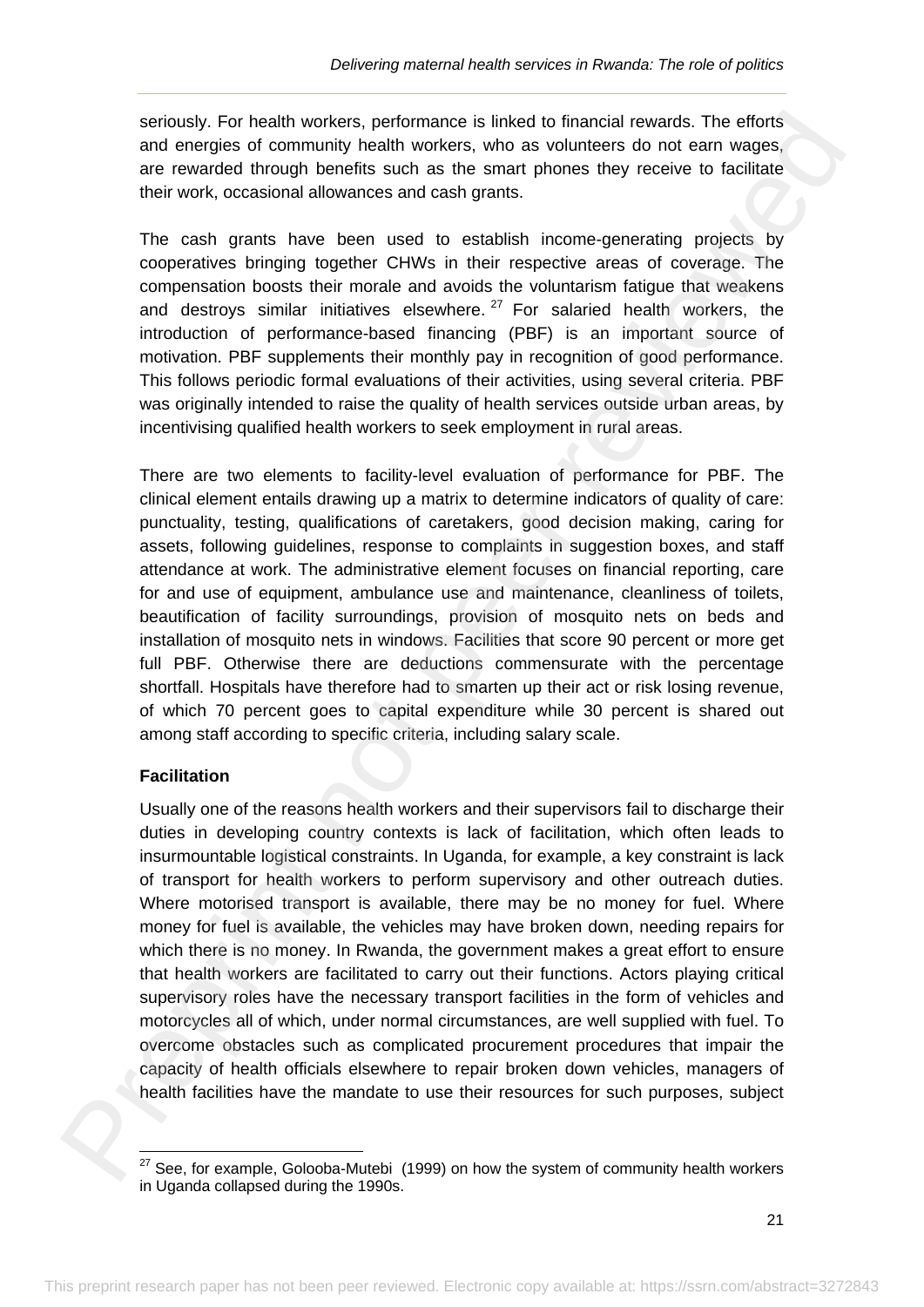to financial audits to ensure the resources have been used correctly. Where abuse occurs, appropriate sanctions apply.28

Where field supervision is not logistically feasible, say with regard to the numerous community health workers attached to each facility, arrangements are made for fieldbased personnel to attend periodic meetings at the health units to which they are attached. In the case of community health workers, and their facility-based coordinators specifically, in addition to monthly meetings, they and their coordinators have received smartphones for use in communicating with each other and for reporting regularly to their direct supervisors and to the Ministry of Health about their activities. Using the same phones, they alert health workers of health emergencies within their villages. The evacuation of patients from lower-level facilities to district referral hospitals has been made possible by the purchase of ambulances. Every district has six ambulances, some of which are attached to referral hospitals and some to health centres in remote locations. Their attachment to facilities in remote locations is meant to facilitate speedy evacuation of patients, who might otherwise be difficult to evacuate speedily, given they are not within easy reach of ambulances attached to referral hospitals. to friencolar attention to ensure the resources have been used correctly, where abuse<br>to cours, appropriate sanctions apply.<sup>48</sup><br>Where field supervision is not logitatizally feasible, say with regard to the numerious<br>commu

Health personnel who are responsible for preparing and submitting reports to the different levels of the administrative and health systems have also been provided with the facilities they need to do so. Hospitals and health units, including small health posts, are equipped with internet-enabled computers and smartphones for transmitting reports to their designated recipients. This has eliminated the need for reports to be transported physically. Consequently, costs associated with physical delivery – which elsewhere include buying cars, fuelling them, hiring drivers, repairing and servicing them, or paying fares on public transport – have been eliminated.

# **How does politics fit into all this?**

Politics interacts with service delivery at two levels – the national and the local. At the national level, high quality health services and equity in their delivery are central to the government's aspirations of raising the quality of life for all Rwandans, as part of its strategy to heal the divisions of the pre-genocide period. Also, a healthy population is pivotal in the government's aspirations of attaining middle-income status. It cannot realise these ambitions without a population that is hardworking and productive. If poor health is an important factor in the perpetuation of chronic poverty, by rendering people unable to lead productive lives, then good health is essential to poverty reduction and, ultimately, prosperity.

All the government's aspirations as outlined here, and as they apply to other domains, are rooted in the ambitions of the Rwanda Patriotic Front. The RPF aspires to build a new, more confident Rwanda, radically different from the Rwanda of the pre-genocide period, where discrimination in access to services and opportunity was institutionalised:

  $28$  See, for example, Rwembeho (2015).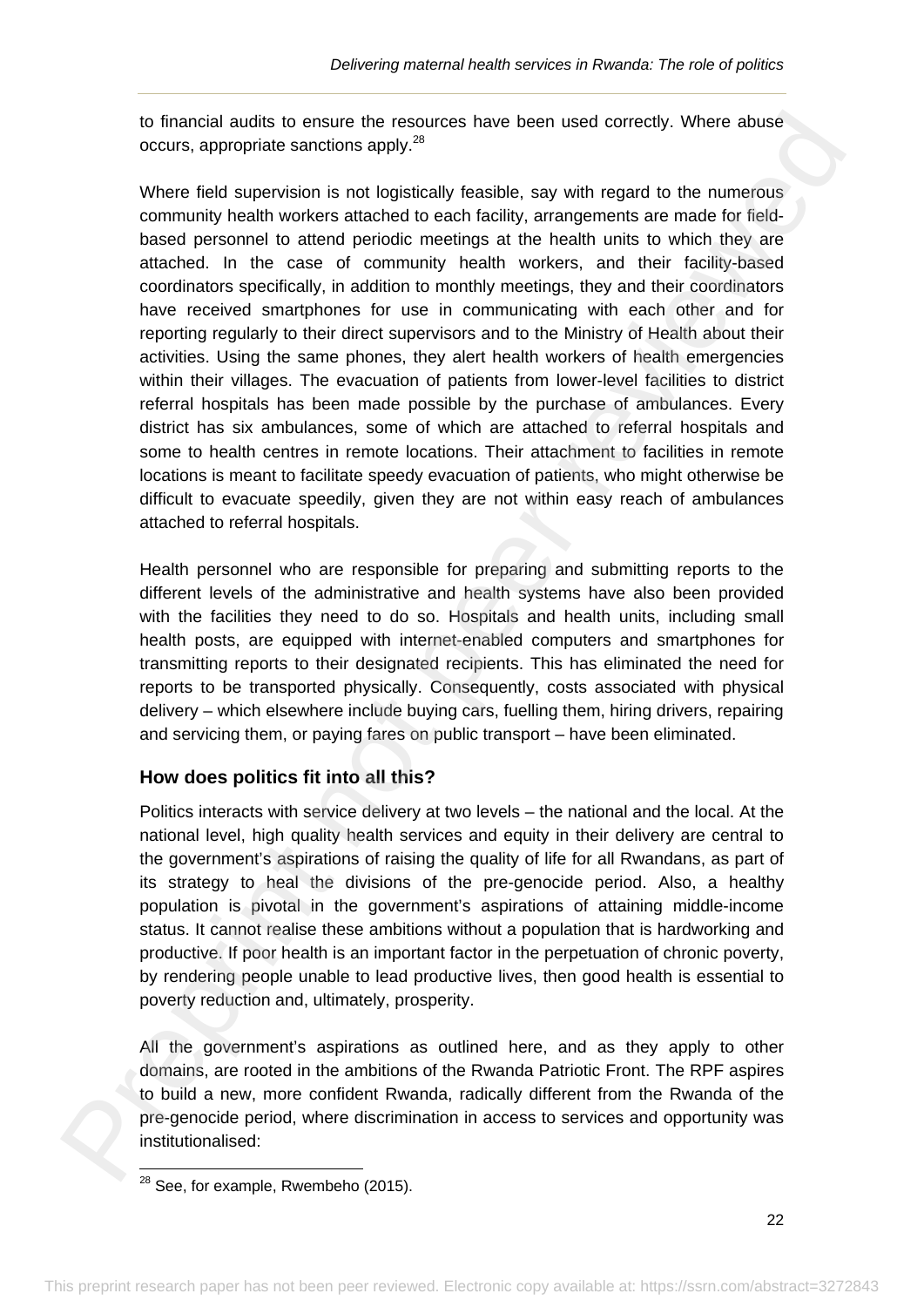'Genocide was a defining moment in the history of our country. We refused to be a failed state. We gave a far-reaching call to action and our people heard and rallied. Together we resolved to uplift ourselves from the abyss and to strive to build a new Rwanda, peaceful and stable, and fit for all of us. We understood from the start that our strategy had to be locally driven if we were going to solve the problems engendered by the scourge of genocide.<sup>29</sup>

The government realised early on that achieving its ambition of building a new Rwanda was dependent in part on devising appropriate mechanisms and developing their capacity for implementing the decisions arrived at; and in part on politics that privileged consensus-building and working together over adversarial contestation. In broad terms, this was what the months' long dialogue, known as the urugwiro process, was about. Against this background, the government opted to create local authorities to which it would decentralise responsibility, power and resources for the implementation of policy decisions made at the centre or at the local level.

# **Decentralisation**

 

Unlike decentralisation programmes implemented across Africa during the late 1980s and early 1990s, decentralisation in Rwanda did not follow the conventional wisdom prevailing at the time. Unlike other countries that rushed into embracing 'democratic decentralisation', Rwanda opted for gradual change, refraining from creating autonomous local authorities operating under the principle of non-subordination. Instead, it granted limited autonomy to the local authorities, leaving the central government with sufficient powers to influence their conduct and activities.

Although over time many important decisions have come to be made and implemented at local level, where much of the planning and prioritisation takes place, local authorities remain creatures of the centre. Skewed in favour of the centre, the relationship has undermined prospects for the emergence of the kind of elite capture of decentralisation's dividends that is evident in countries such as Uganda. Also, several avenues for popular participation were created to enable citizens to hold leaders to account and to ensure that their preferences influenced planning and prioritisation. Cenocole was a defining moment in the Helsloy of our country. We<br>consider the centor of the centor of the centor of the centor of the centor<br>of the centor of the centor of the centor of the centor of the centor of people f

Participation takes place directly through regular community meetings, some of which occur after the monthly communal work (umuganda), others whenever need may arise. Within the health sector, popular participation is indirect. It takes place in local government structures and in health units through special committees<sup>30</sup> comprising local leaders, health workers and users' representatives. Nonetheless, in the regular neighbourhood meetings, anyone can raise any matter for discussion, which allows those who may have concerns or complaints about the quality of service delivery in the health sector, for example, to do so. Other occasions arise during outreach visits

<sup>&</sup>lt;sup>29</sup> Paul Kagame – Speech at the Woodrow Wilson International Centre for Scholars, 2004.<br><sup>30</sup> Management committees (comités de gestion).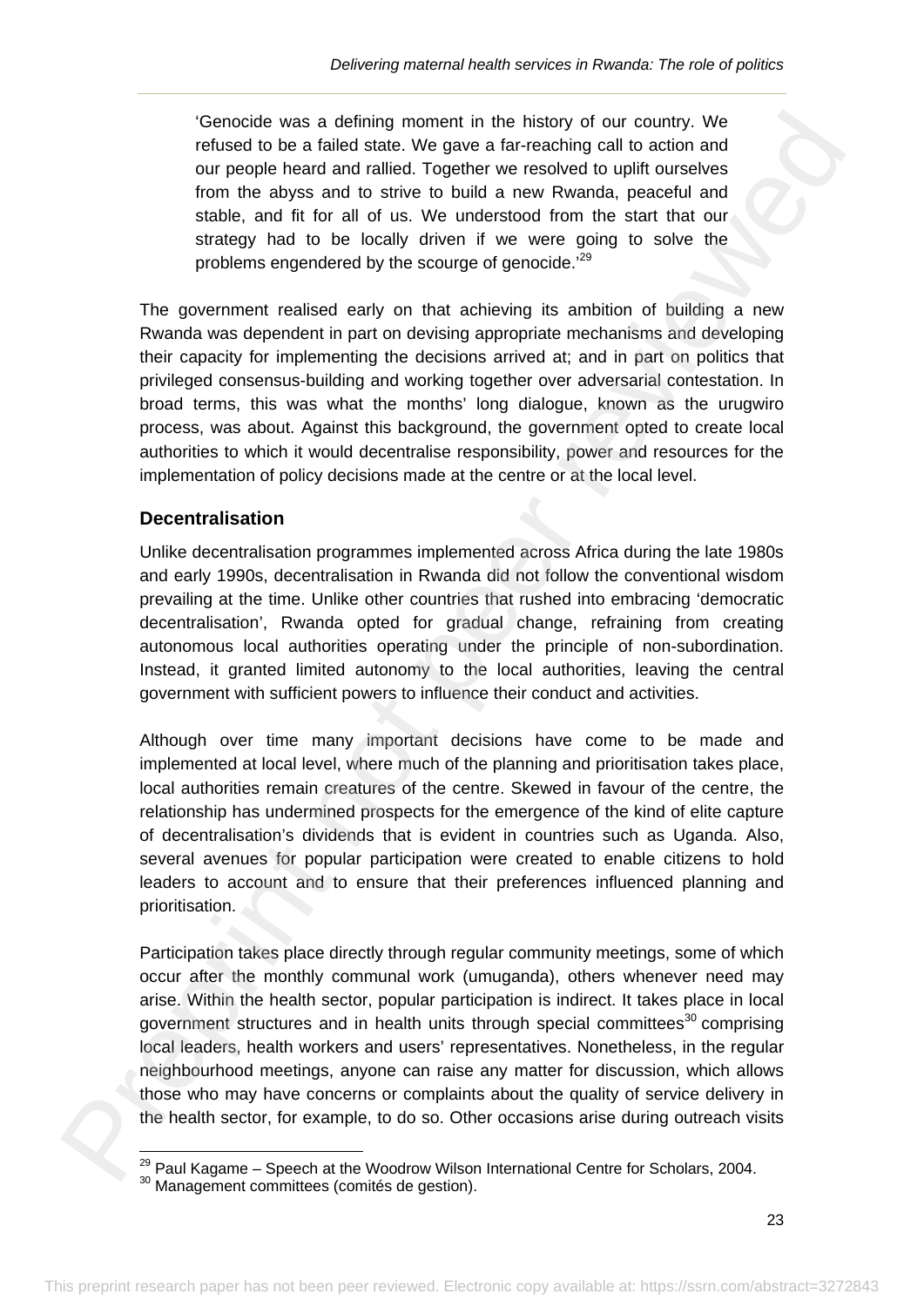by members of parliament, during which they hold public meetings with members of the public, and when the latter are given an opportunity to speak.<sup>31</sup>

Perhaps more important than the autonomy local governments enjoy are the powers of direction and control which the central government has retained. This has allowed it to set priorities that, left to their own devices, local elites may not pay attention to, for implementation at the local level, and to ensure that local governments actually implement them.

The performance contracts signed between elected local leaders and the President of the Republic have also been important, as they oblige them to focus on achieving the priorities determined at both the local and national levels. As we saw earlier, one of the reasons local governments strive to achieve health targets set by the Ministry of Health in Kigali is because they subsequently appropriate them as their own. This is because their achievement has implications for each district's placement in overall performance assessments and, ultimately, for the political careers of the concerned local leaders.<sup>32</sup>

Also important is the decision not to allow political competition at local government level along party lines. Its impact has been that, rather than emphasise their membership in, or support for, this or that political party, candidates emphasise their own personal record and qualities when canvassing for support. It means that, following election, they do not feel compelled to pander to the interests of their narrow constituents. In turn, it means that if they contest again, voters will evaluate their performance and not be influenced necessarily by considerations of whether they are members of this or that political party. Ultimately this approach encourages leaders to focus on issues of local-level importance, not those that may be important to party headquarters in the capital city. In addition, it encourages collaboration among leaders who belong to political parties that at national level also emphasise inter-party consensus-building and collaboration. Perhaps equally important is that the constant scrutiny of local government performance by the centre also leaves little room for divisions or conflicts that may distract local leaders from pursuing the realisation of their own priorities and those set for them by the vigilant and demanding central government. by members of patientesi, during which they hold public meetings with members of<br>the public, and whother hall that are given in the portunity to speak.<sup>34</sup><br>Petrhap more important than the automorpy local governments enjoy

## **The influence of national-level politics**

 $\overbrace{\hspace{25mm}}$ 

Two features of post-genocide politics and political organisation are key in explaining the advances Rwanda has made as a country and in service delivery. One is the

 $31$  According to a respondent in the Rwanda parliament, during some of the outreach activities he has been involved in, people speak about health services. In one village in southern Rwanda, for example, people informed a group of visiting senators about the head of their health unit not residing in the village, as required by law. He lived in a neigbhbouring trading centre, which meant that he was not available at all times. The senators took up the matter with the health worker and the Ministry of Health. Within days he had relocated back to the village (interview, February 2013).

<sup>32</sup> Ntambara (2009); Mugisha (2009); Kimenyi (2009); Rwembeho (2009); also, Golooba-Mutebi (2014).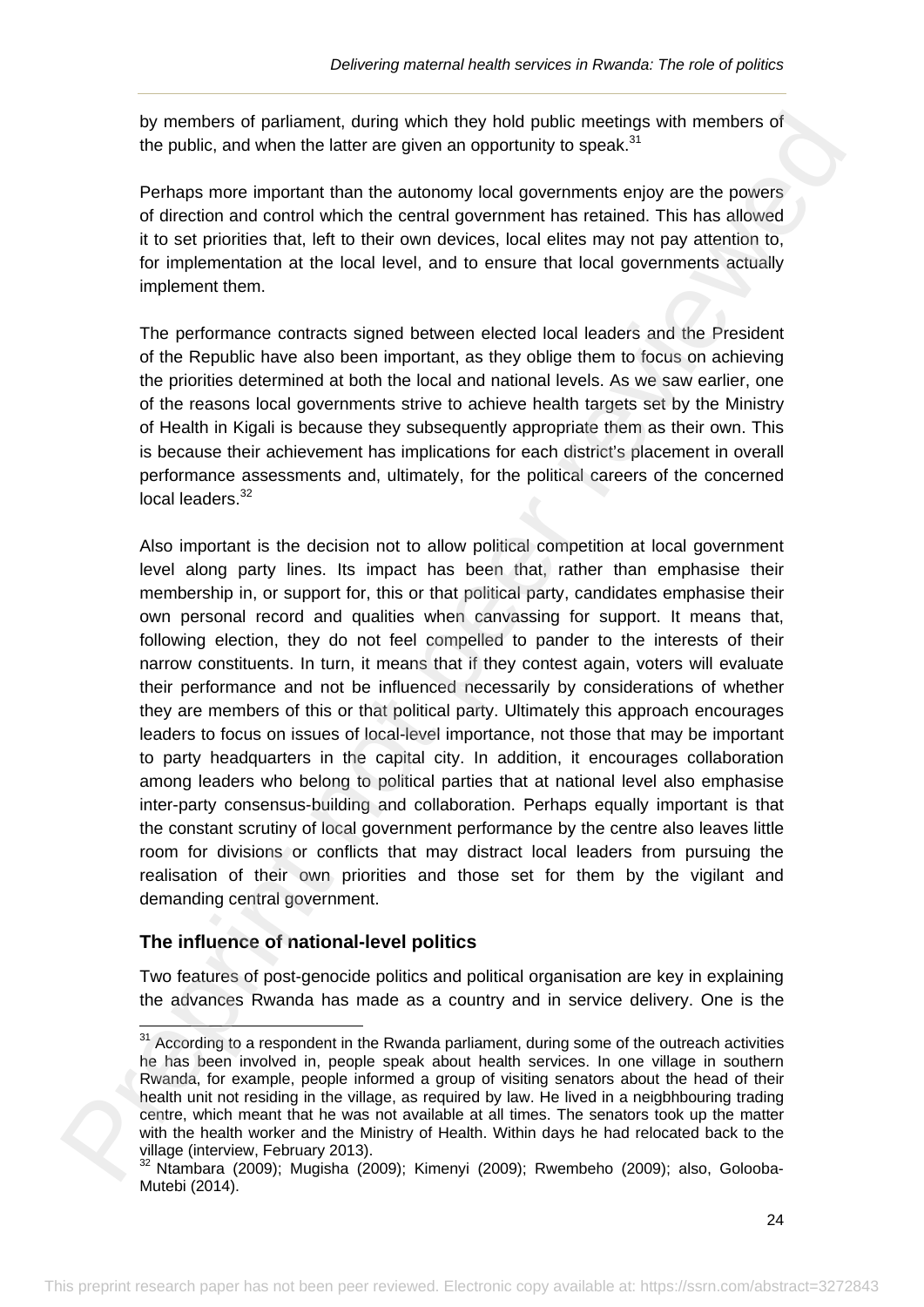pursuit of consensus with regard to how to tackle different challenges. It stems from a marked aversion to public displays of disagreement, which in other jurisdictions are part of the performance of politics and to which politicians and the public attach importance as an integral feature of democracy. The other is the sharing of power and responsibility, as manifest in the presence in government of several political parties, all playing central roles in policy making and priority setting.

The emphasis on building consensus, and on sharing power and responsibility among potential rival and adversarial actors, emanates from the RPF's broad vision of building a 'New Rwanda' that is different from the Rwanda in which political divisions made the genocide against the Tutsi not only possible, but also thinkable. This vision has detractors in and outside the country, particularly among advocates of 'political competition', shorthand for adversarial contestation, and within Rwandan refugee communities across the world with prominent RPF opponents. Inside the country, however, there are strong indications that the RPF has been successful in selling it to potentially rival political parties. pursuit of consensus with regnot to how to tackle different challenges. It seens than a propriate of the prefirement of optical and the matter in the prefirement of the prefirement of the prefirement of the prefirement of

These come in two groups: those that are represented in the government by virtue of constitutionally defined criteria; and those that are not in the government, but interface with parties in the government through the National Forum of Political Organisations. The NFPO is a constitutional body funded by the government and serves as a mechanism for building consensus and bringing together all registered political parties in Rwanda.

One implication of this approach to politics and political organisation is that arriving at decisions is relatively easier than in conventional multi-party systems. And after decisions are made, and priorities set, attention shifts quickly to implementation. A senior member of the Social Democratic Party hinted at this: 'Decisions are made quickly and implemented quickly. We do not spend time debating policies we know are good. We may have problems here and there with implementation, but policy making is not a problem'.<sup>33</sup> There are clear links between the approach and advances in the health sector:

'The political environment has led to a legal framework that has allowed the health sector to succeed. The key is the governance philosophy of inclusion. No one is left behind. It is not a technique; it is a philosophy based on Rwanda's reality. We don't simply talk about it; we implement it. What lies behind the drive for implementation is working together. Working together means that everybody knows about what is supposed to happen. And when it comes to implementation people are made accountable. The consensus approach is very important.'<sup>34</sup>

 $33$  Interview, 22 June 2015.

<sup>&</sup>lt;sup>34</sup> Interview, *LL* band Loves.<br><sup>34</sup> Interview, Ministry of Health, 18 March 2015.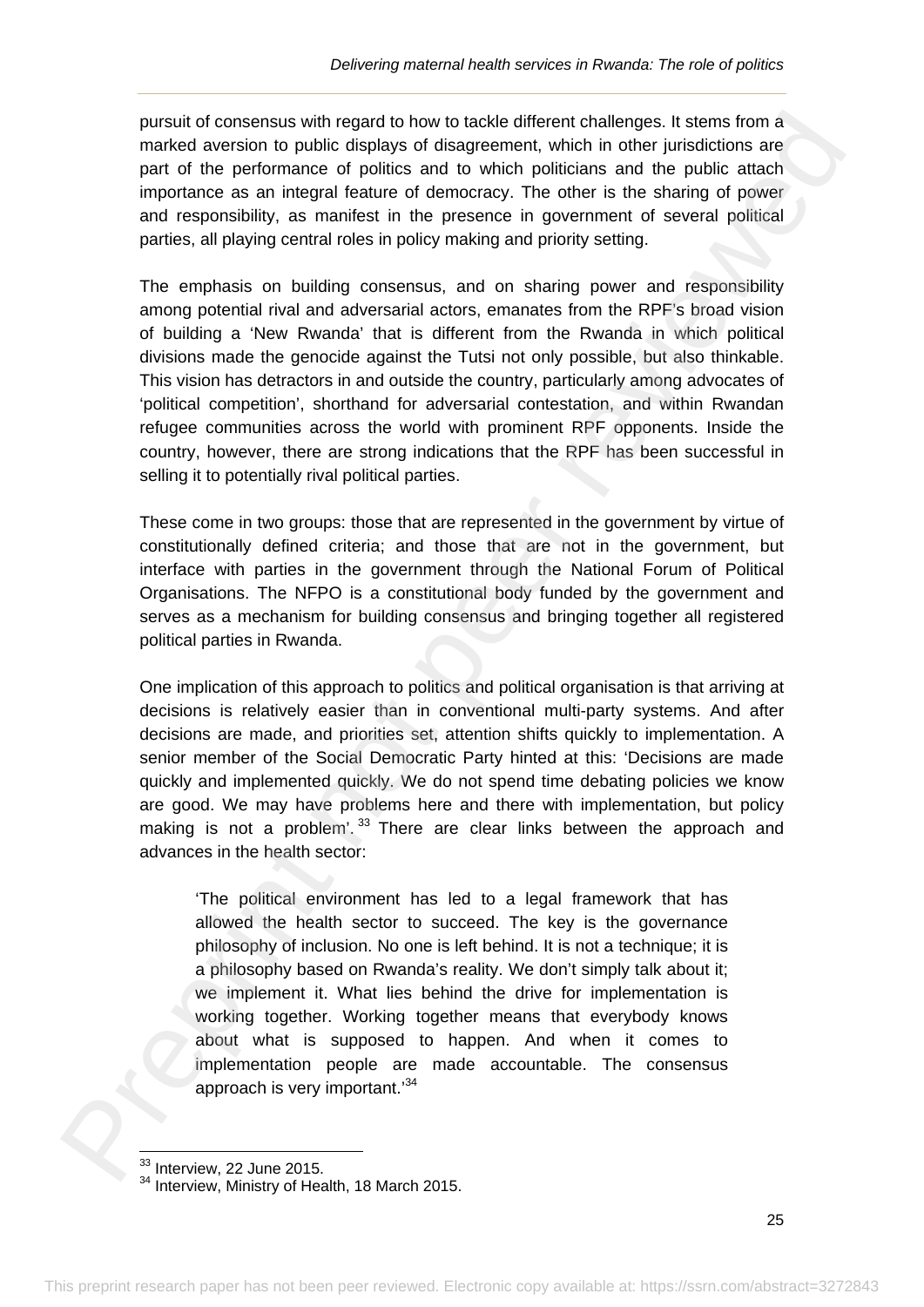At local government level, performance pressures seeking to ensure that targets embedded in the performance contracts are achieved have added a sense of urgency to the implementation imperative. In addition to the performance contracts, performance pressures come from multiple sources. One is the Office of the Prime Minister (OPM). One of its roles is to monitor ministries with regard to progress towards achieving their performance targets. According to a senior official, 'We can detect early that you have spending challenges. We go to your projects to see what is happening, whether you're actually implementing'.<sup>35</sup> And all this happens against the background of constant examination and re-examination of options: 'We must be on top of the latest innovations, developments, challenges and statistics<sup>'</sup>.<sup>36</sup> This 'learning as we go along' approach testifies to the government's reputation for experimentation and lesson learning (Booth and Golooba-Mutebi, 2014). At local government level, performance pressures seeing to ensure that through the prepriation of the preformance contracts, the deting of the method of the performance contracts, performance pressures cannot form multipl

Perhaps most significant is the Rwandese Patriotic Front's role in all this. The RPF plays an important role in decision-making in general and in policy formulation in particular. All policies under consideration for adoption are routed through the RPF prior to their consideration by the cabinet. The party has commissions that oversee the different sectors. For health, it is the Commission on Social Welfare. It scrutinises all proposed policies to ensure they conform to the RPF's aspirations as the ruling party and, more broadly, to its core values, among them equity and nondiscrimination. Policy proposals with elements that may run counter to the party's aspirations or that risk violating its values do not proceed to the cabinet for consideration. Instead, they are referred for reformulation or refinement. The party's role, however, does not end here. Once the cabinet approves policies for implementation, the party keeps a watchful eye:

'We monitor what is supposed to be accomplished within a certain period. We ask those who are responsible if they are doing as planned. We follow up on what is going on in the government where we are not, through our members who work in government.<sup>37</sup>

The monitoring includes regular and direct interfacing between the party leadership and ministers or senior officials in connection with specific aspects of their work. The objective is to ensure that decisions are implemented as agreed, and that where difficulties may arise, they can be addressed without undue delay:

'They are extremely active. Almost everything and anything I did, I would do it with the RPF. Whatever I felt needed changing at the policy level the RPF would come in. Whatever an RPF minister wants to table at cabinet, the RPF has to know and make an input if

  $35$  Interview, OPM, 15 June 2015.

<sup>36</sup> Interview, Strategy and Policy Unit, Office of the President, 25 May 2015.<br><sup>37</sup> Interview, RPF secretariat, June 2015.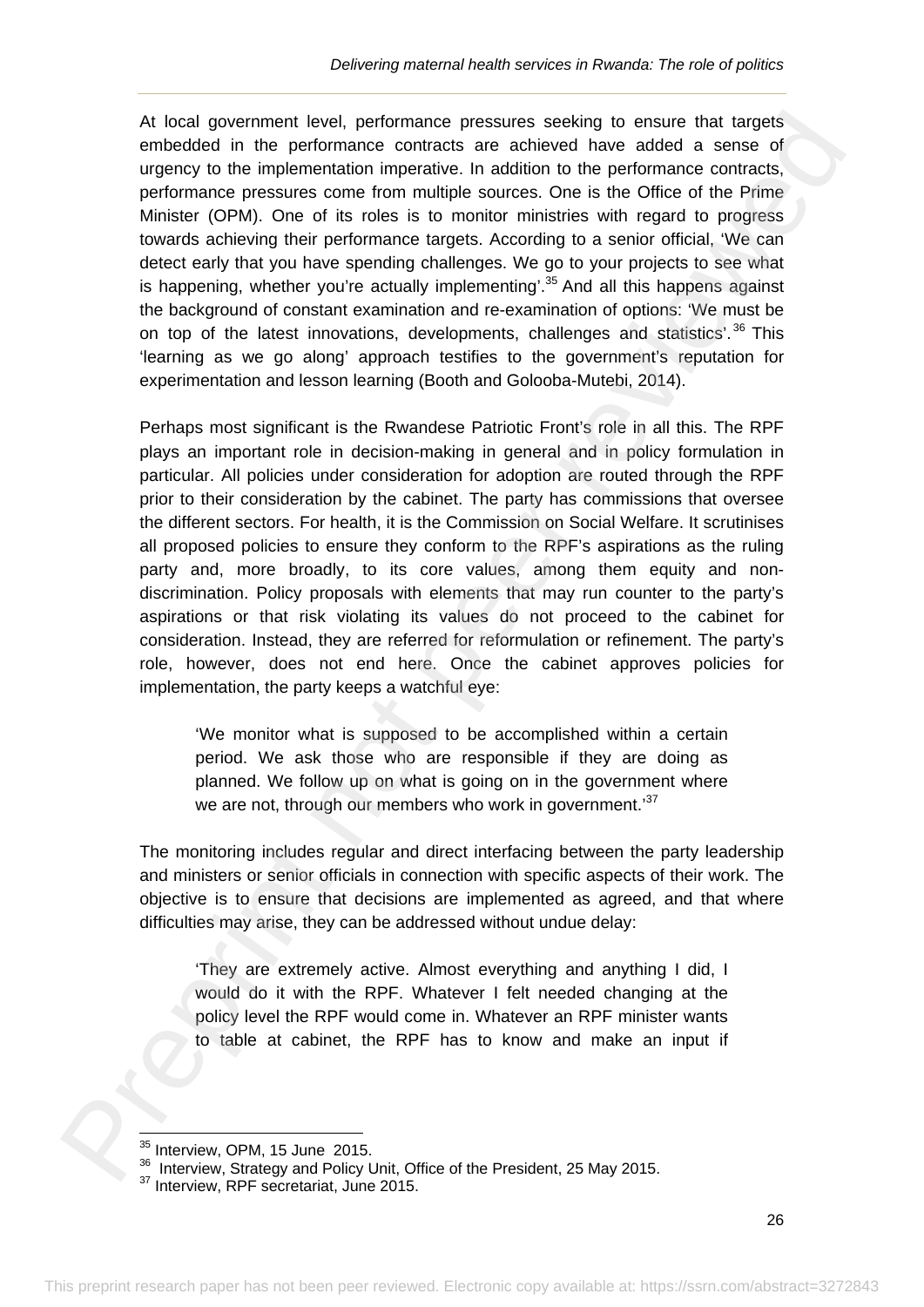necessary. 38 I had not realised how much work they do before I became a minister. Even at technical level they get involved. I am the doctor. I make a presentation, and someone fires me a question that is relevant and pertinent. It was a very positive experience for me. I would go in (for meetings at the secretariat) and come out with an insight I did not have before going in. '39

'They keep an eye on how things are going. They call people to do presentations and keep members informed about developments. Coordinators are continuously calling and asking how things are going, and questioning where they feel things are not progressing well. Members of parliament go upcountry, hear and see things, and report back to parliament and the party. I used to go to the secretariat to provide information. Sometimes I was asked to prepare reports or react to discussions on radio talkshows.'40 necessary.<sup>34</sup> I had not nealised how much work they do before 1<br>boccamo animistor, Even at technical lovel they get involved 1 am the<br>doctor, in make a presentation, and someone lines me a question that<br>is relieved and pe

The role of the ruling party is bolstered by President Kagame's own role and influence as CEO of Rwanda Inc. (Crisafulli and Redmond, 2012). His role and influence operate at two levels: encouragement, facilitation, and inspiration on the one hand; and pushing and enforcing on the other. First, the pushing and enforcing:

'He wants things to get better. So he follows everything. People know he is following up on what they are doing. They fear him, so they get things done. If he were a less strict president, things would get stuck somewhere.<sup>'41</sup>

'He is a single-man watchdog over the health sector. At times you will be required to report every week on a specific day. I used to submit reports every Wednesday to the Office of the President and to the Office of the Prime Minister. The president goes into details. He wants to understand how things happen. He takes a very strong interest in knowing, understanding and holding people to account.'<sup>42</sup>

And then facilitation, encouragement and inspiration:

'He guides. He makes us reflect and gets us to ask ourselves questions. He's very democratic. He lets people debate. Through discussion he brings up things that others have not thought about. He breaks large visions into realistic steps. He imagines solutions to

 $\overbrace{\hspace{25mm}}$ 

The party does not summon ministers that belong to other political parties. It communicates with them through their permanent secretaries who in that case will be members of the party. Permanent Secretaries are appointed on party basis.<br><sup>39</sup> Interview with a former Minister. April 9, 2015.

<sup>&</sup>lt;sup>40</sup> Interview with a former senior MoH official, April 8, 2015.<br><sup>41</sup> Interview with a senior government official (also senior member of the opposition Social Democratic Party), 15 March 2015.

 $42$  Interview with a former senior MoH technical officer, 9 April 2015.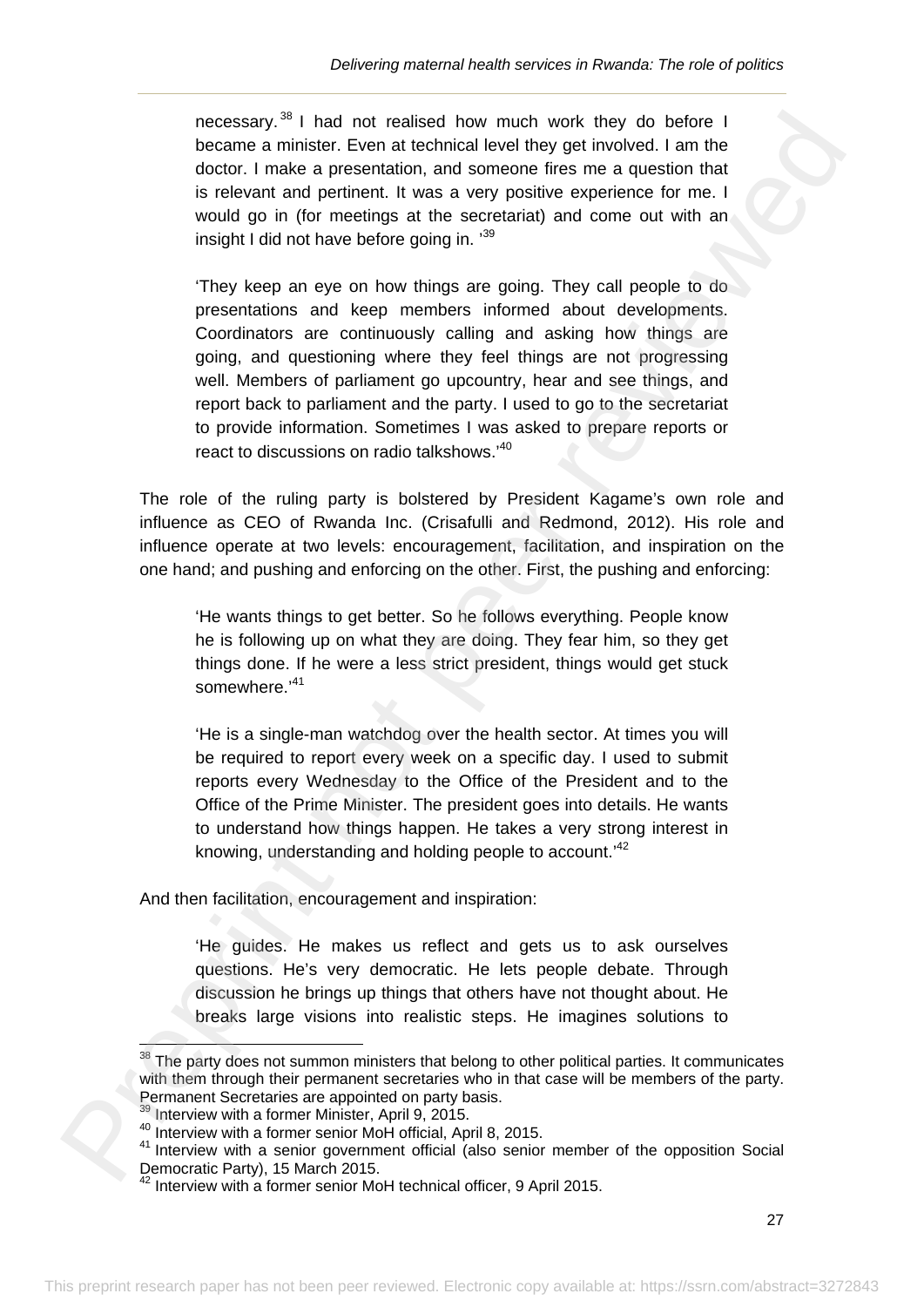problems and then brings others on board through educative steps. We Rwandans are not better than other people; we are better guided.'43

#### **The policy process: Ideas and the role of foreign actors**

Up to this juncture there is hardly mention of the role of external actors and dominant policy ideas which permeate international development agendas that wind up as local agendas within developing countries. As with its counterparts elsewhere in the developing world, the government of Rwanda comes under the heavy influence of international aspirations, such as the drive to stem the tide of maternal mortality and others, such as the pursuit of the Millennium Development Goals (MDGs) and now the Sustainable Development Goals (SDGs).

However, while it embraces many external ideas and influences, the government is notable for its determination to make its own choices in line with local realities. As a senior official pointed out, 'Priorities are decided in Rwanda. No donor or NGO can do anything that the government does not agree with<sup>'44</sup> And the government's will not to lose sight of its own priorities is exemplified by President Kagame's reported attitude towards the MDGs: 'I understand this is what the MDG people want. But what do we want for our people?' Because of this pressure to go beyond wanting to hit the MDG targets, 'most of our targets were much higher than the MDGs'.<sup>45</sup> problems and then bring onther bring only and through educative steps.<br>
We Rwandans are not better than other propies we are tests.<br>
guided."3<br>
The policy process: Ideas and the role of foreign actors<br>
Up to this juncture

Donors are important actors in Rwanda, in as far as they provide a large percentage of the money funding development. The sector is itself heavily donor-dependent (Figure 5).

However, unlike countries such as Uganda, where donors and other actors such as NGOs exercise a lot of influence over policy-making and play important direct roles in implementation, in Rwanda the government has successfully asserted itself in what is a very delicate relationship:

'Whatever they fund is aligned to the national plan. Rwanda is our home. You are the boss in your home. What should happen is that which you allow to happen. Rwandans know best what they need. Donors come in to fund what has been decided. Where they have a better idea, we take it on board and then we do things together.<sup>46</sup>

In other countries, officials complain of donors setting priorities and deciding where to direct their resources without restraint from governments, not least because the latter take the view that since it is their money, donors should decide where and how to spend it, often creating new implementation structures running parallel to those of the government. Such is the attitude of the government of Uganda, as pointed out by a

<sup>&</sup>lt;sup>43</sup> Interview with a senior RPF minister of many years, 18 March 2015.

<sup>&</sup>lt;sup>44</sup> Interview, 9 April 2015.<br><sup>45</sup> Interview with a former senior MoH official, 9 April 2015.<br><sup>46</sup> Interview, 18 March 2015.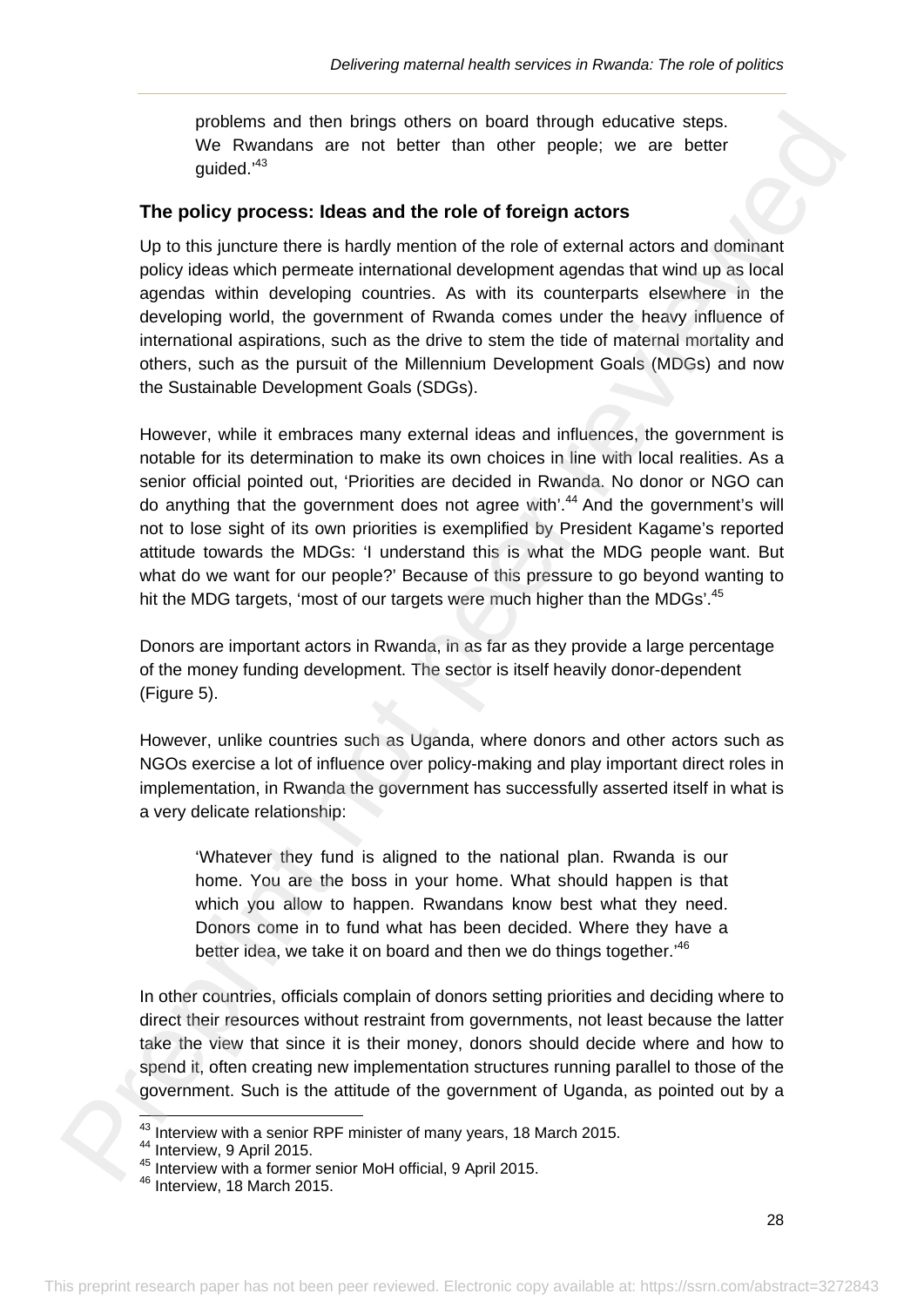

#### *Source*: MoH.

senior official and former minister of health. $47$  Officials and other actors in the health sectors complain most especially about 'vertical programmes', donor initiatives that focus on single issues or diseases such as HIV/AIDS.

The government of Rwanda, on the other hand, insists on vertical programmes addressing issues and problems that have been identified internally – with donor support – as priority areas and which are well articulated in such policy frameworks as Vision 2020. A senior official outlined their approach:

'Vertical programmes come as vertical programmes, and then the money is used to fund the sector as a whole. For example, laboratories funded by money for HIV/AIDS serve the system as a whole. Programmes for HIV are therefore adapted to address health generally. There are no separate structures for vertical programmes. Ordering HIV/AIDS drugs through the government strengthens the general drug supply chain. The M & E system for HIV/AIDS includes other diseases. Integration strengthens the whole health system.<sup>48</sup>

 $^{47}$  Interview, 13 April 2015.<br> $^{48}$  Interview, 18 March 2015.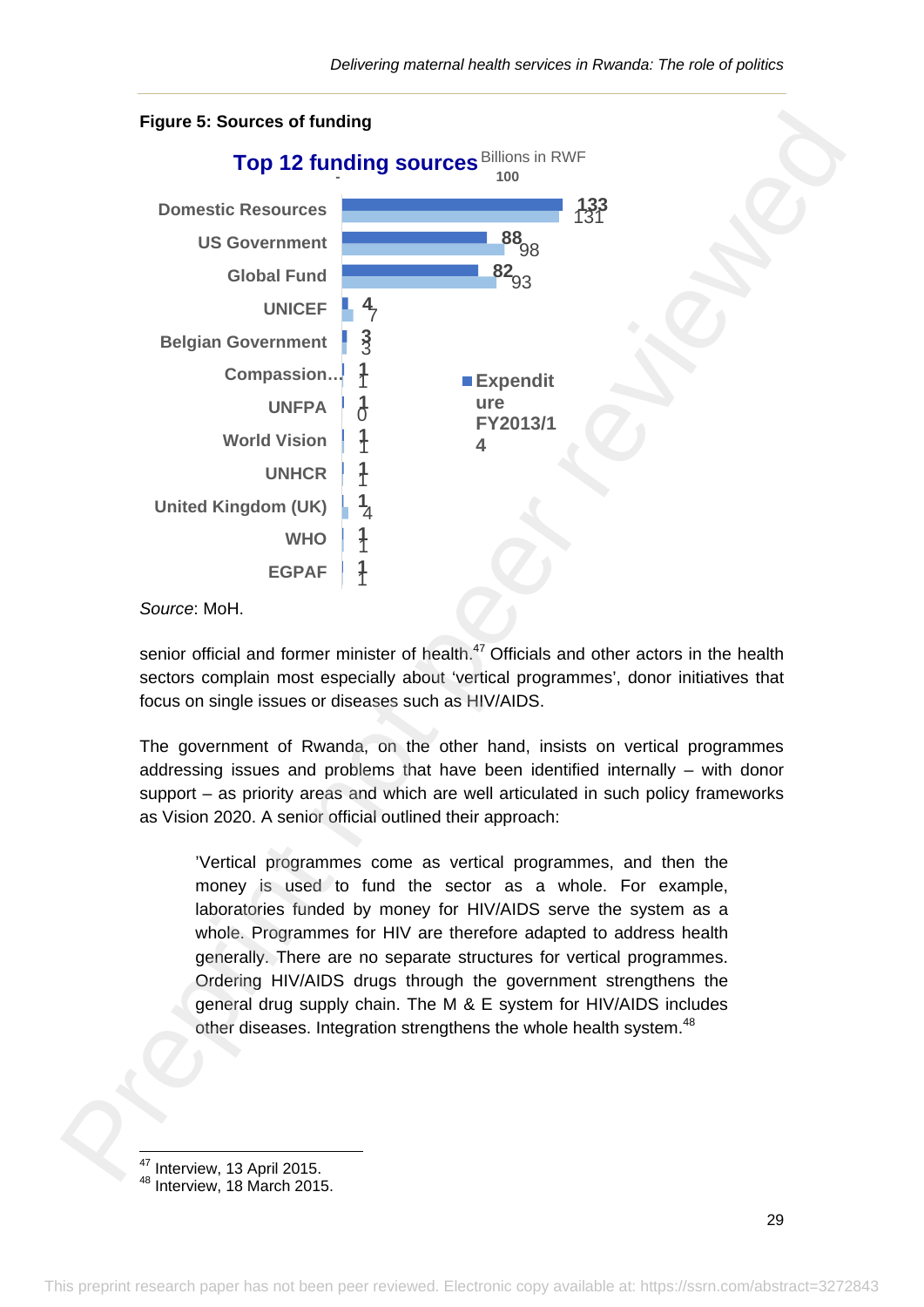'Binagwaho<sup>49</sup> has been resolute in keeping donors on a short leash. She tells them: "We know we are poor and need help. But help us to do what we want to do." Otherwise you go and spend your money elsewhere. Equally important is the president's support for this approach. As for NGOs, if an NGO wants to do something in a district, the mayor will be contacted to give a view. If he or she says "we do not need help there, but here", the NGO must choose between taking their money away or doing that which the district wants to be helped with. There is a time when NGOs would do things according to their own thinking and without the knowledge of local leaders. That ended.'50

Relations with donors have also been streamlined through the government's insistence on a 'donor division of labour', which the Ministry of Finance insisted on – unlike in many other aid-recipient countries – in order to improve donor efficiency. It entails donors being directed into sectors in which they enjoy comparative advantage. This has reduced the number of donors trying to do things or fund initiatives in each sector, rendering them more manageable and cutting transaction costs and the time that officials at the Ministry of Finance and in other domains spend interfacing with their representatives.

# **Discussion and conclusions**

It is too early to tell whether the alignment of political interests among the different groups of elites behind Rwanda's current political settlement will endure in the long term. However, the role it has played in getting them to rally behind or support the RPF's 'New Rwanda' project, and in providing a stable environment in which development and social change could be pursued with consistency, is evidently clear. There are many reasons why Rwanda has made the progress it has, and defied predictions that envisaged it becoming another of Africa's failed states.

International goodwill and generosity by the donor community have been key factors. The broken state and dislocated society that the RPF and its political partners inherited would have been extremely difficult to re-order and reconstitute, and the history of division difficult to reverse, if the international community had withheld its goodwill and the resources that have financed the economic and social gains to which the government owes a significant amount of its legitimacy. More important, in the absence of order and stability – the foundations on which everything else depends – it is unlikely that the goodwill and resources would have made the kind of difference that they have. Order and stability, as we have shown, would most likely have been impossible to establish in a context of a quick return to competitive adversarial, winner-takes-all politics, against the background of the country's postcolonial political culture of systematic discrimination and exclusion. In the health sector, as in other sectors, the post-genocide political settlement and its emphasis on Binayanho<sup>m</sup> these them is restolute in keeping doors on a short least-<br>Shor tulls them. "We know we are proor and noted them. But help to<br>do what we want to do? Ollterwise you go and spend your money<br>of selections. Also W

 <sup>49</sup> Agnes Binagwaho, former Minister of Health.<br><sup>50</sup> Interview, 9 April 2015.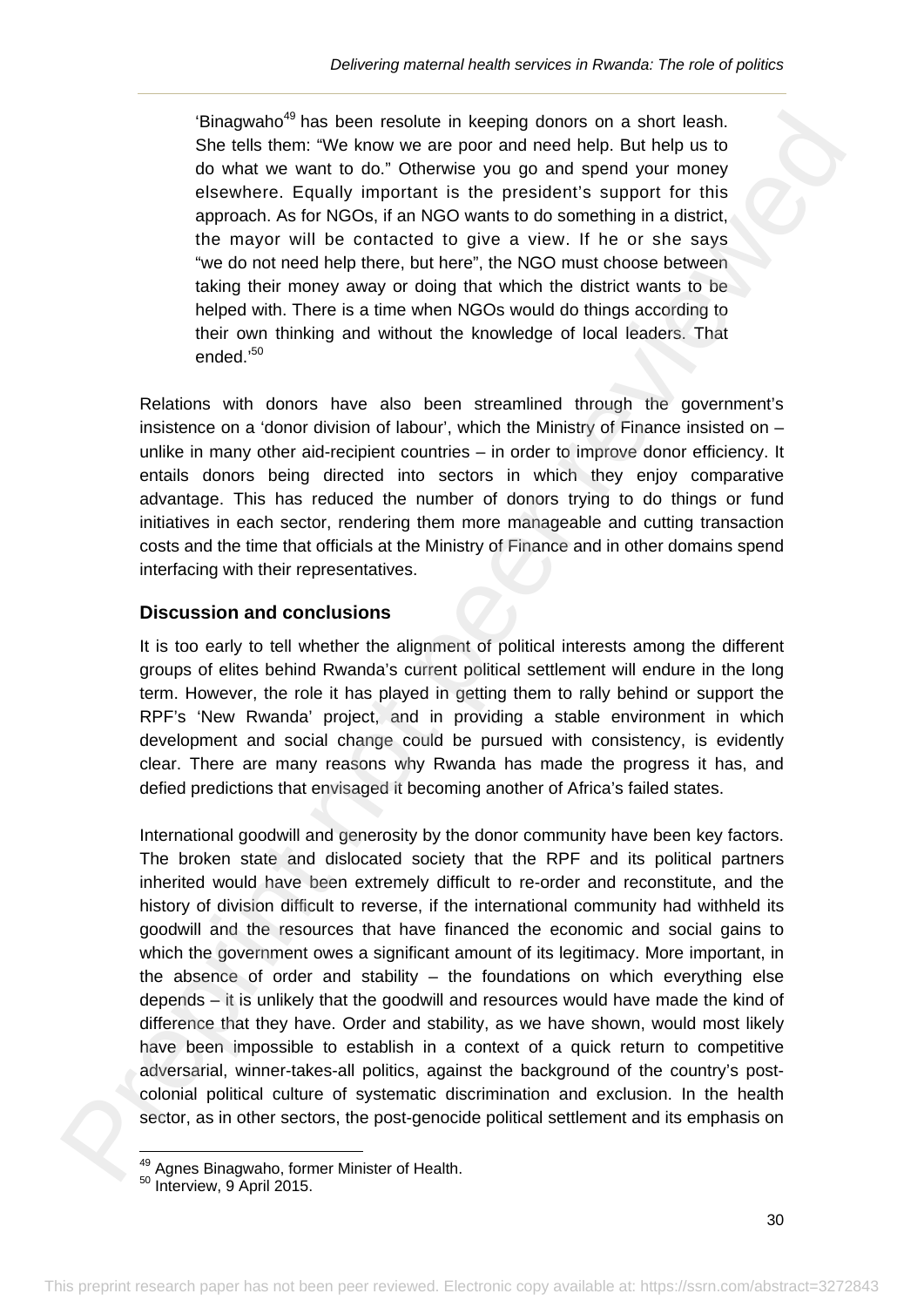consensus-building in pursuit of common goals embodied in the 'New Rwanda' project has been the most important factor behind the successes that have been achieved. monset authority in pursual of committee of controlled in the theoretical controlled in the controlled in the controlled in the controlled in the second Park Intervention (according the second of the first that because the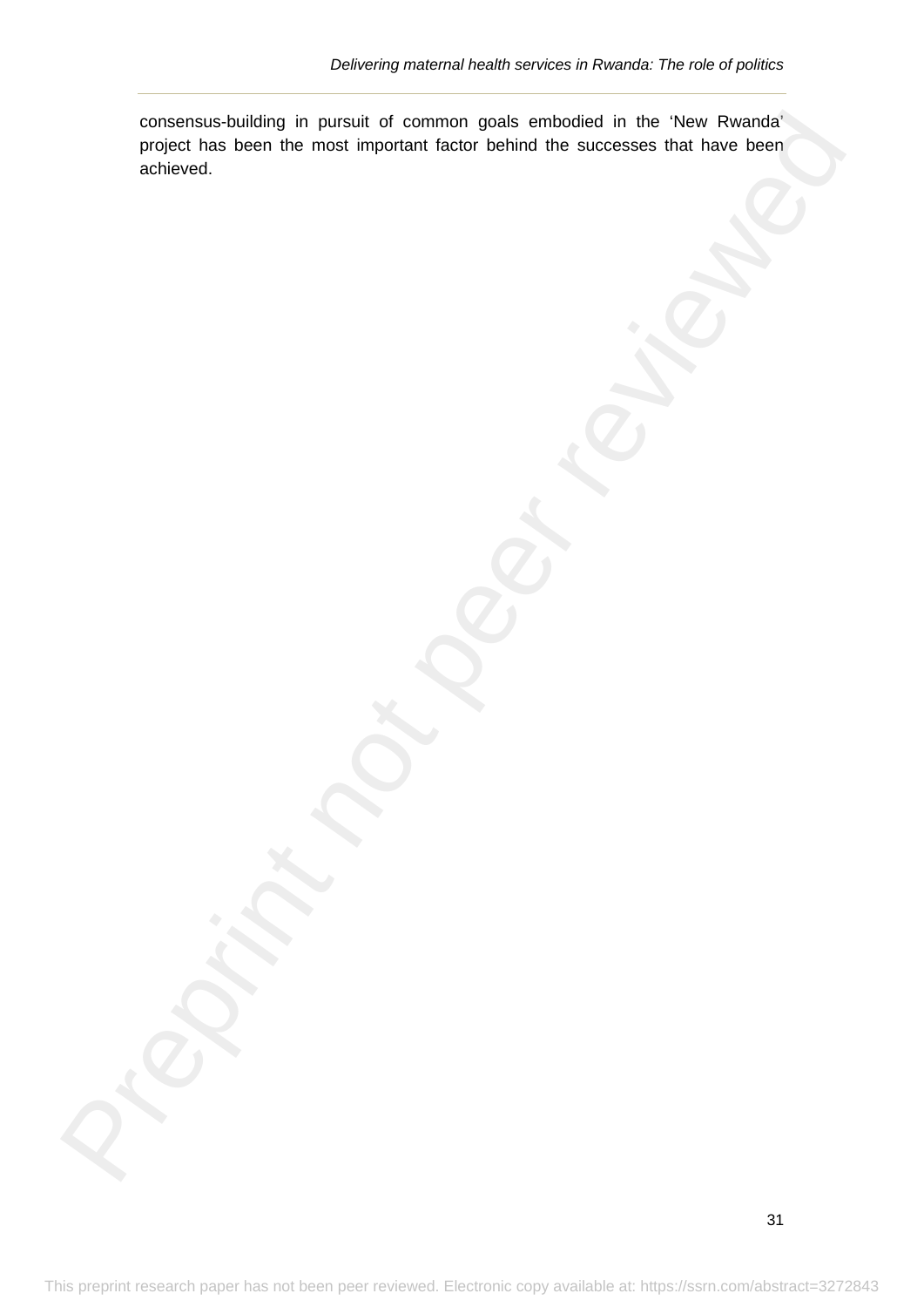#### **References**

- Adelman, H. (2000). 'Canadian policy in Rwanda'. In H. Adelman and A. Suhrke (eds.), *The Rwanda Crisis from Uganda to Zaire: The Path of a Genocide*. New Brunswick, NJ and London: Transaction Publishers.
- Booth, D. and Cammack, D. (2013). *Governance for Development in Africa. Solving Collective Action Problems*. London: Zed Books.
- Booth, D. and Golooba-Mutebi, F. (2014). 'Policy for agriculture and horticulture in Rwanda: a different political economy?' *Development Policy Review* 32(S2): s173-s198.
- Booth, D. and Golooba-Mutebi, F. (2012a). 'Policy for agriculture and horticulture in Rwanda: A different political economy?' Working Paper 38, Future Agricultures Consortium. References<br>
Adolarmum, H. (2000). Clanatian policy in Rwanda'. In H. Adolarmum of A. Schrike<br>
Media: The Rwanda Catia from Uganda to Zaine: The Reb of a Genocide.<br>
New Breathers NJ and Caroline Transaction Policines.<br>
Boot
	- Booth, D. and Golooba-Mutebi, F. (2012b). 'Developmental patrimonialism? The case of Rwanda'. *African Affairs*, 111(444): 379-403.
	- Callamard, A. (2000). 'French policy in Rwanda'. In H. Adelman and A. Suhrke (eds.), *The Rwanda Crisis from Uganda to Zaïre: The Path of a Genocide*. New Brunswick, NJ and London: Transaction Publishers.
	- Chambers, V. and Golooba-Mutebi, F. (2012). *Is the Bride Too Beautiful? Safe Motherhood in Rural Rwanda. Research Report 04*. London: Africa Power and Politics Programme, Overseas Development Institute.
	- Communauté Rwandaise de France (1990). 'Memorandum sur la Crise Politique Actuelle au Rwanda'. December.
	- Crisafulli, P. and Redmond, A. (2012). *Rwanda, Inc.: How a Devastated Nation Became an Economic Model for the Developing World*. New York: Palgrave Macmillan.
	- de Forges, A. (1999). *Leave None To Tell the Story: Genocide in Rwanda*. New York: Human Rights Watch.
	- Di John, J. and Putzel, J. (2009). 'Political settlements: Issues paper'. Governance and Social Development Resource Centre, University of Birmingham, June.
	- Foley. E. E. (2010). *Your Pocket Is What Cures You. The Politics of Health in Senegal*. New Brunswick, NJ and London: Rutgers University Press.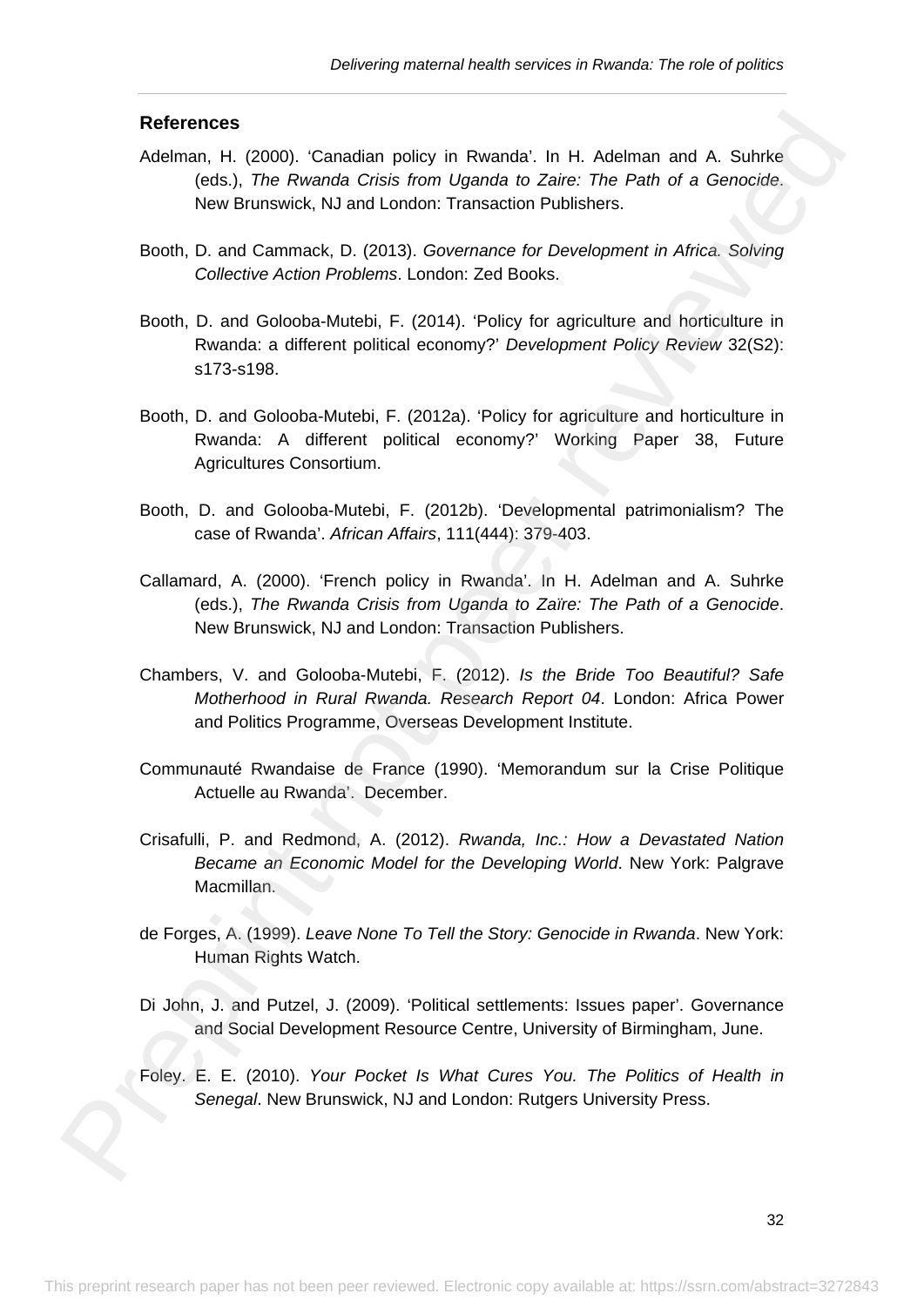- Gachuruzi, S. B. (2000). 'The role of Zaïre in the Rwandese conflict'. In Adelman, H. and Suhrke, A. (eds.), *The Rwanda Crisis from Uganda to Zaire: The Path of a Genocide*. New Brunswick, NJ and London: Transaction Publishers.
- Gagliardone, I. and Golooba-Mutebi, F. (2016). 'The evolution of the internet in Rwanda and Ethiopia: Towards a "developmental" model?' *International Journal of Security and Development* 5(1): 1-24.
- Gakusi, A. E and Mouzer, F. (2010). *De la Révolution Rwandaise à la Contre-Révolution: Contraintes Structurelles et Gouvernance 1950-2003*. Paris: L'Harmattan.
- Golooba-Mutebi, F. (2014). 'Holding local governments accountable the unfashionable Rwanda way'. *The East African*, 6 December. Available online: http://www.theeastafrican.co.ke/OpEd/comment/Holding-local-govtaccountable-the-unfashionable-Rwanda-way/434750-2546736 nq9s44/index.html (accessed 26 September 2016). Gechurch, F. (2011). The rela- of Zarish in the Rwandes contribut: The Adelman, H. detectors of the Rwandes contribution of the California Control of General California (and California California Control of General Califo
	- Golooba-Mutebi, F. (2011). 'If you're pregnant and poor, the best place to give birth in EA is Rwanda'. *The East African*, 18 April Available online: http://mobile.theeastafrican.co.ke/Opinion/-/433846/1146046/- /format/xhtml/item/2/-/q95m5t/-/index.html (accessed 29 September 2016).
	- Golooba-Mutebi, F. (2005). 'When popular participation won't improve service provision: Primary health care in Uganda'. *Development Policy Review* 23(2):165-182, March.
	- Golooba-Mutebi, F. (1999). *Decentralisation, Democracy and Development Administration in Uganda, 1986-1996: Limits to Popular Participation*. Unpublished PhD dissertation, University of London.
	- Golooba-Mutebi, F. and Booth, D. (2013). *Bilateral Cooperation and Power Dynamics in Rwanda*. Report prepared for the Embassy of Sweden in Rwanda.
	- Golooba-Mutebi, F and Bukenya, B. (2014). *Institutional and Political Economy Analysis of the Health Sector in Uganda*. Report prepared for DFID-Uganda, April.
	- Golooba-Mutebi, F. and Tollman, S. M. (2007). 'Shopping for health: Affliction and response in a South African village'. *African Sociological Review* 11(2): 64-79.
	- Gourevitch, P. (2000). *We Wish to Inform You that Tomorrow We Will Be Killed with Our Families*. New York: Picador.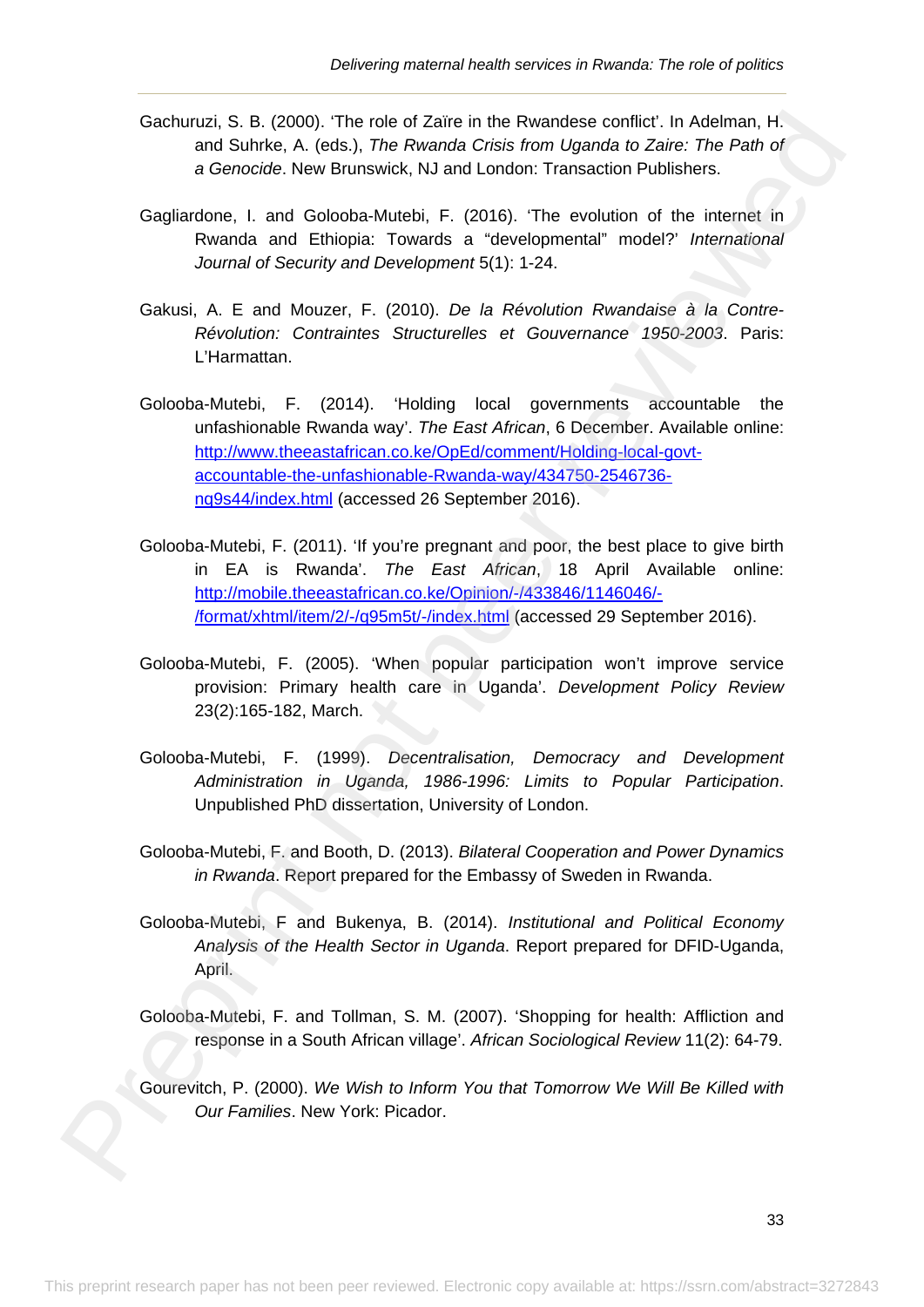- Hickey, S. (2012). 'Investigating the politics of inclusive development: towards a relational approach'. ESID Working Paper 1. Manchester: Effective States and Inclusive Development Research Centre, The University of Manchester.
- Jaffre, Y. and de Sardan, J.-P. (eds.) (2003) *Une Médecine Inhospitalière. Les Difficiles Relations entre Soignants et Soignés dans Cinq Capitales d'Afrique de l'Ouest*. Paris: Karthala.
- Jewkes, R., Abrahams, N. and Mvo, Z. (1998). 'Why do nurses abuse patients? Reflections from South African obstetric services'. *Social Science and Medicine* 47(11): 1781-1795.
- Khan, M. (2010). 'Political settlements and the governance of growth-enhancing institutions'. London: SOAS, Mimeo.
- Kimenyi, F. (2009). '50% elected local leaders out of office'. *The New Times*, 23 July.
- Kinzer, S. (2008). *Thousand Hills: Rwanda's Rebirth and the Man Who Dreamed It.*  Hoboken, NJ: John Wiley and Sons.
- Langwick, S. A. (2011). *Bodies, Politics and African Healing*. Bloomington and Indianapolis, IN: Indiana University Press.
- Leliveld, A., Hart, C.'t, Gnimadi, J. and Dekker, M. (2010). 'Can't buy me health: Financial constraints and health-seeking behaviour in rural households in central Togo'. In Dekker, M. and R. van Dijk (eds.), *Markets of Well-being: Navigating Health and Healing in Africa*. Leiden and Boston, MA: Brill. Hickey, S. (20012). Twelfigithing the politics of inclusive development: towatds a<br>
and inclusive Development Research Centre, The University of Kanchester.<br>
2016 The University of Kanchester.<br>
2016 The University of Kanch
	- Levy, B. (2014). *Working with the Grain: Integrating Governance and Growth in Development Strategies*. New York: Oxford University Press.
	- Maina, C. P. and Kibalama, E. (eds.) (2006). *Searching for Sense and Humanity: Civil Society and the Struggle for a Better Rwanda*. Kampala, Uganda: Fountain Publishers.
	- Muganwa, G. (2012). 'Independence, first witness account'. Interview of Patrick Mazimhaka, a survivor of the 1950s pogroms and founder member of the RPF. *Rwanda Dispatch* 48, July.
	- Mugisha, S. (2009). 'Council approves Mayor's resignation'. 29 July.
	- Neema, S.B. (1994). *Mothers and Midwives: Maternity Care Options in Ankole, Southwestern Uganda*. PhD dissertation. Institute of Anthropology, University of Copenhagen, Denmark.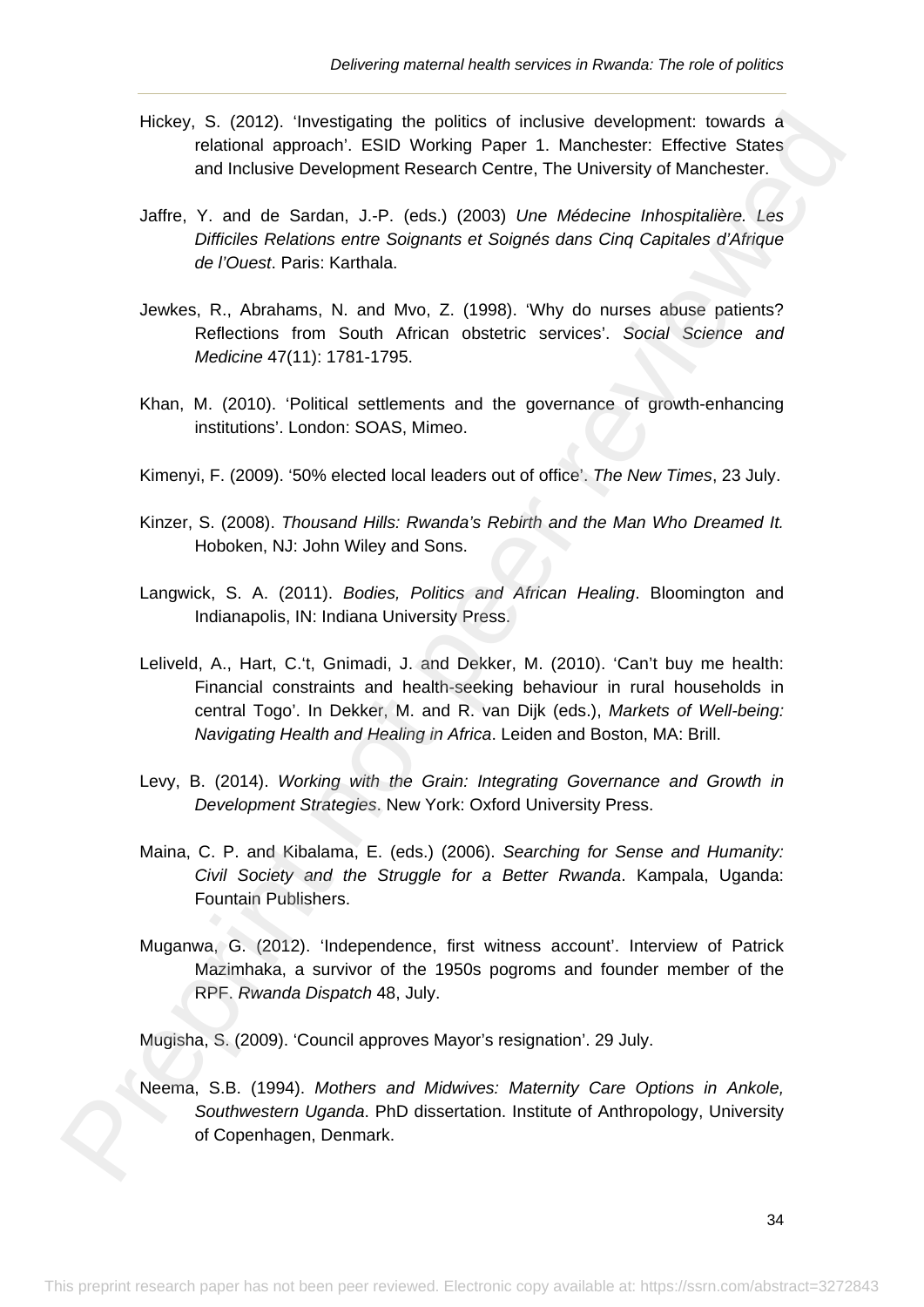- Nkunzumwami, E. (1996*). La Tragédie Rwandaise: Historique et Perspectives*. Paris: L'Harmattan.
- North, D. C., Wallis, J. J. and Weingest, B. R. (2009). *Violence and Social Orders: A Conceptual Framework for Interpreting Recorded Human History*. Cambridge: Cambridge University Press.

Ntambara, P. (2009). 'Another mayor resigns'. *The New Times*, 6 May.

- Otunnu, O. (2000a). 'Rwandese refugees and immigrants in Uganda'. In Adelman, H. and Suhrke, A. (eds.), *The Rwanda Crisis from Uganda to Zaire: The Path of a Genocide.* New Brunswick, NJ and London: Transaction Publishers.
- Otunnu, O. (2000b). 'An historical analysis of the invasion by the Rwanda Patriotic Army (RPA)'. In Adelman, H. and Suhrke, A. (eds.), *The Rwanda Crisis from Uganda to Zaire: The Path of a Genocide*. New Brunswick, NJ and London: Transaction Publishers. Nummummer. E. (1995). La Tragédie Rwandelee: Historique et Perspectives. Paris.<br>
North, D. C., Wallis, J. J. and Weingest, B. R. (2009). Volvince and Social Orders: A<br>
Conceptual Framework for Intergreting Recorded Human H
	- Parks, T. and Cole, W. (2010). 'Political settlements: Implications for international development policy and practice'. San Francisco, CA: The Asia Foundation Occasional Paper 2.
	- Prunier, G. (1997). *The Rwanda Crisis: History of a Genocide*. London: Hurst and Co.
	- Reyntjens, F. (2013). *Political Governance in Post-Genocide Rwanda*. Cambridge: Cambridge University Press.
	- Reyntjens, F. (2004). 'Rwanda, ten years on: From genocide to dictatorship'. *African Affairs* 103(4): 177-210.
	- Reyntjens, F. (1994). *L'Afrique des Grands Lacs en Crise: Rwanda, Burundi: 1988- 1994*. Paris: Karthala.
	- Rwembeho, S. (2015). 'Three hospital directors arrested over embezzlement'. *The New Tim*es, 26 October.

Rwembeho, S. (2009). 'Bugesera district mayor resigns'. *The New Times*, 24 July.

Rusatira, L. (2005). *Rwanda: Le Droit à l'Espoir*. Paris: L'Harmattan.

- Scheper-Hughes, N. (1992). *Death without Weeping. The Violence of Everyday Life in Brazi*l. Berkeley, LA: University of California Press.
- Strauss, S. (2006). *The Order of Genocide: Race, Power, and War in Rwanda*. Ithaca, NY: Cornell University Press.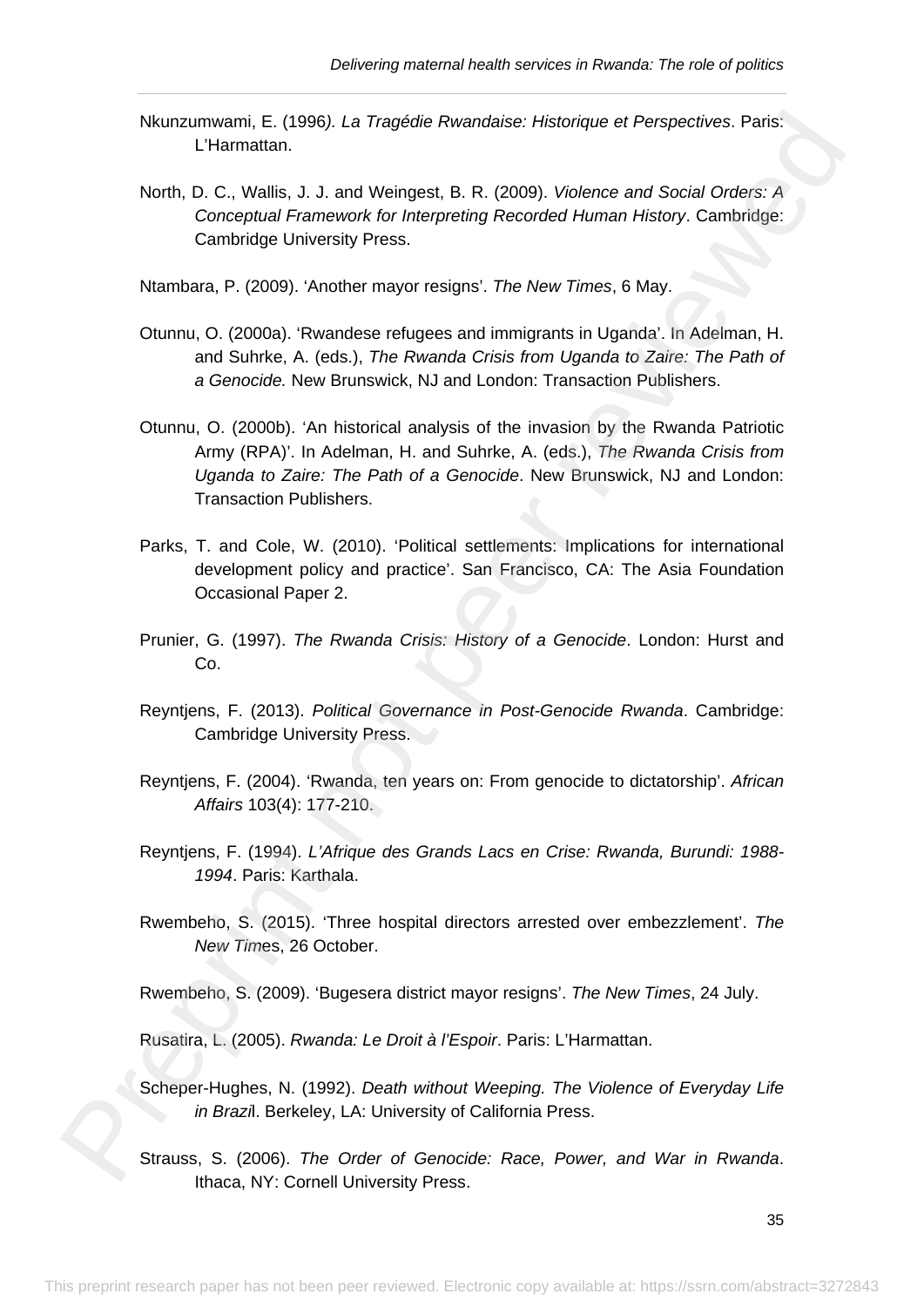- Turshen, M. (1999). *Privatizing Health Services in Africa*. New Brunswick, NJ and London: Rutgers University Press.
- Uvin, P. (1997). *Aiding Violence: The Development Enterprise in Rwanda*. West Hartford, CT: Kumarian Press. Turstich, M. (1099). Phivateleniy Houshi. Scrivices in Alinea. Now Blumewick, NJ and<br>
London: Rulgers University Piess.<br>
Unin. P. (1997). Atking Vielmens: The Development Enterprise in Ryanda, West<br>
Hartford, CT: Kumarian